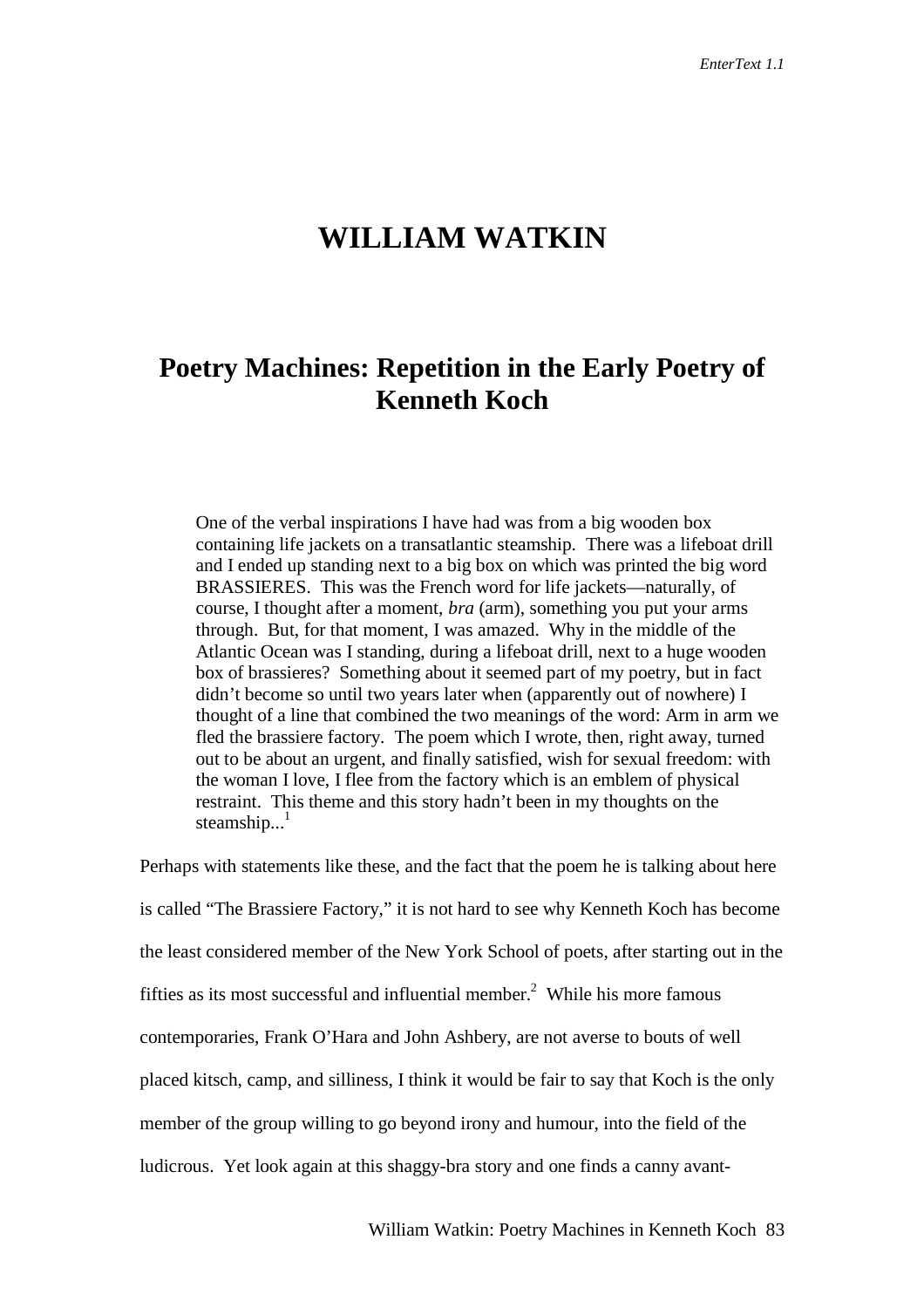gardiste who is merely masquerading as Dr. Fun, his nickname during the heyday of the New York School. The daftness of being inspired to write a poem about a box of bras is, in fact, purposefully bathetic and designed to bring back down to earth the more lofty aspirations of the post-war American poetry scene. Apart from references as to his intention in interviews and articles, Koch is also very explicit about this in the poetry of his first collection *Thank You,* which contains a number of satires on the seriousness of poetry in the fifties and sixties. A much later poem, "Seasons on Earth" describes explicitly the atmosphere of serious high Modernism which dominated the American poetry scene of the nineteen fifties:

It was the time, it was the nineteen fifties... Dread drafted all with its atomic clink. *The Waste Land* gave the time's most accurate data, It seemed, and Eliot was the Great Dictator Of literature. One hardly dared to wink Or fool around in any way in poems...<sup>3</sup>

However, beyond a very basic avant-garde rejection of establishment norms,<sup>4</sup> Koch's comments on how he came to write "The Brassiere Factory" also set up a poetic aesthetic based on found objects and chance encounters that would allow him to fit in easily with any number of the original European avant-garde groups. The transformation of found objects into art was a major facet of a number of European avant-garde movements not least that of Surrealism. Cubism's use of heterogeneous material was also a form of art made from what could be found, newspapers, labels and the like, while the choice of subject matter tended towards the randomly chosen encounter with objects in a room or a bar. Duchamp is clearly the master of this form of art but futurism is also full of art made from encounters, as is Apollinaire's early proto-avant-garde poetry such as "Zone." Koch has recently re-written "Zone," incidentally, under the title "A Time Zone."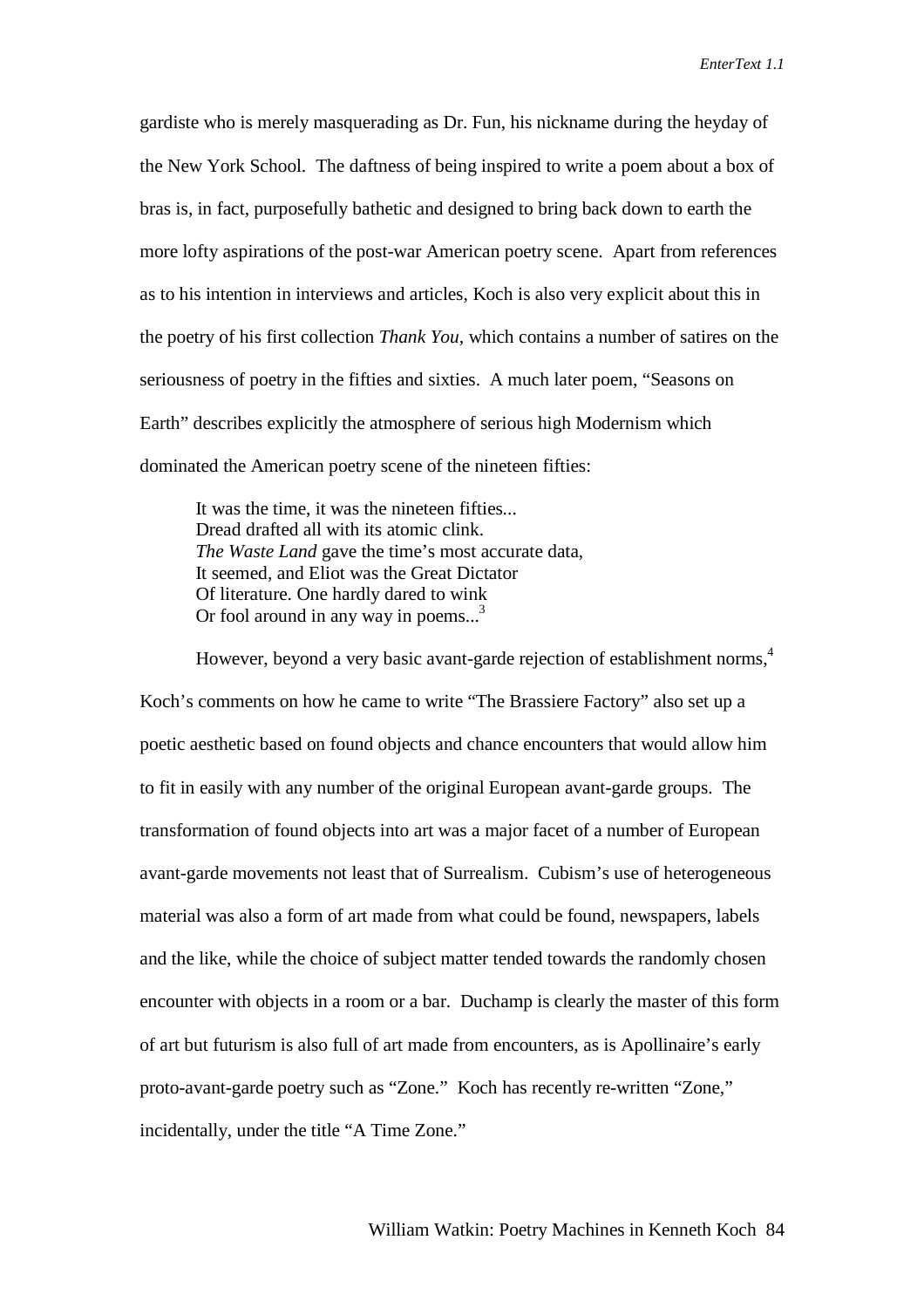The perfect expression of this kind of art is the found object encountered by chance, a central feature of surrealist art, discussed in detail by Breton and Dalí in their various art writings. The implications for an avant-garde art are numerous. The found object undermines the special, auratic status of the art object. It also brings art and everyday life closer together, the main purpose of the avant-garde. The random encounter undermines poetic agency, and makes the act of creation more mechanistic by reducing the artist to a kind of recording machine. One must also note that the probable origin of machine poetry is the work of Raymond Roussel. Koch's close associate in the School, John Ashbery, went to France with the intention of studying Roussel's work. Roussel pioneered a methodology of homonymical composition,5 whose mechanistic, playful, rule-based mode of composition has since been picked up by more recent avant-garde groupings such as OuLiPo, the most celebrated exemplar of this style being Georges Perec who was a friend of Harry Mathews, an early member of the New York School. Koch's interest in French writing is well documented and it is almost inconceivable that the inspiration for his poetry machines did not originate in some form through a thorough reading of the European avantgarde.

Koch's avant-garde credentials are, therefore, hard to dispute, but not only does the passage ally Koch's compositional techniques very closely to those of his European avant-garde forebears, Koch's inability to see the difference between a random encounter, a box of bras, and his poetry—Dalí calls this "paranoid criticism"6 —and how in fact he sees no difference between what happens to him and what happens in his poetry, makes the conception and composition of the poem a classical avant-garde act. Although he does not write "The Brassiere Factory" until two years later, he already sees the bra box as a part of his poetry, and even if the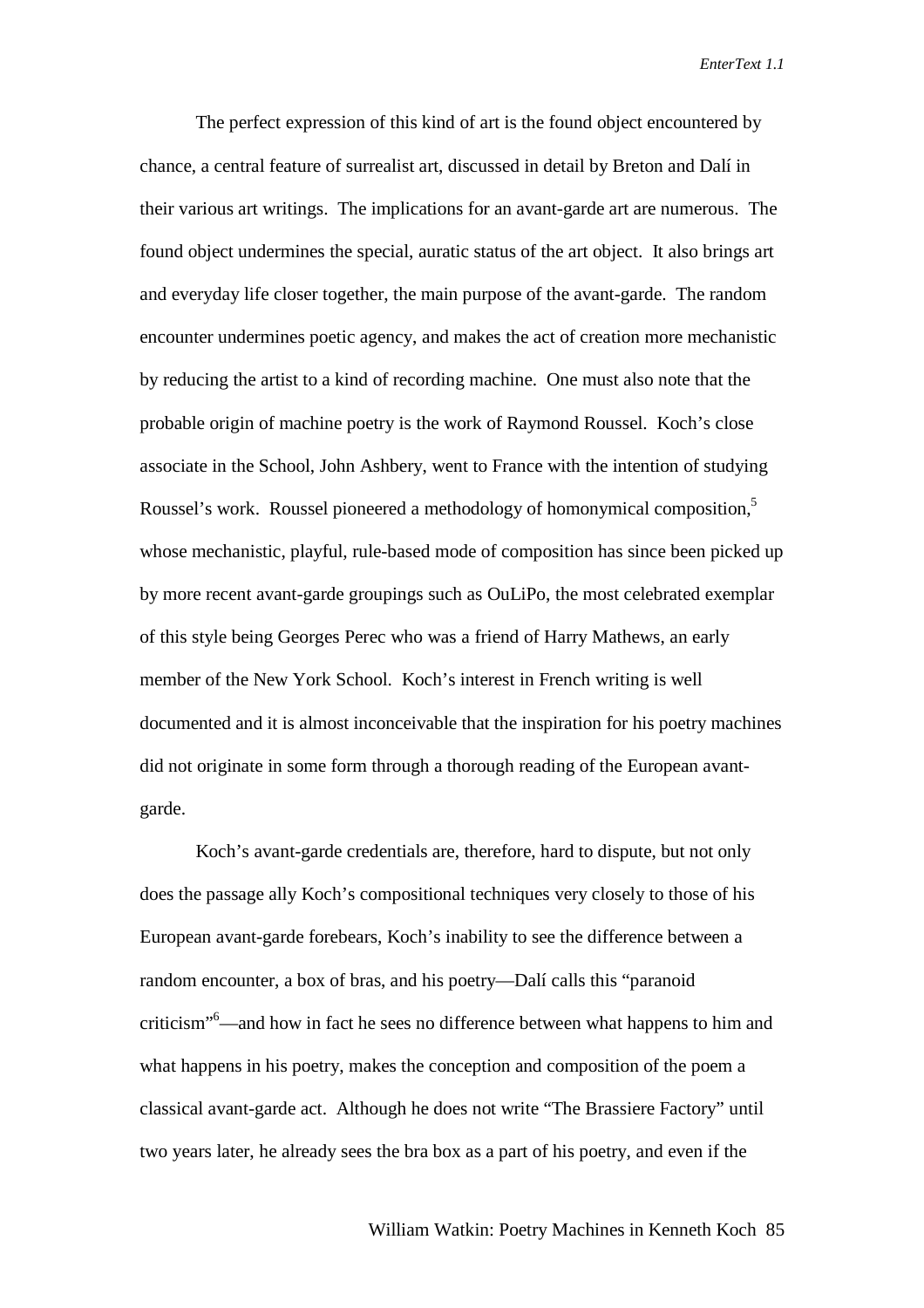inability to understand that there is a division between one's art and one's life is an example of poetic schizophrenia,<sup>7</sup> the *refusal* to accept that there is a division between art and life is Peter Burger's classic definition of the avant-garde:

In summary, we note that the historical avant-garde movements negate those determinations that are essential in autonomous art: the disjunction of art and the praxis of life, individual production, and individual reception as distinct from the former. The avant-garde intends the abolition of autonomous art by which it means that art is to be integrated into the praxis of life. $8<sup>8</sup>$ 

A careful reading of this casual reminiscence reveals, therefore, three clear features of the avant-garde in Koch's poetry: rejectionism; the technical side of found objects, chance encounters and semi-automatic writing (he finally writes the poem immediately based on a strange phrase from his unconscious); and the removal of the gap between art and life. There is also a fourth, critical aspect which is crucial to Koch's work, evidenced by his mockery of deep-themes—one cannot help but see the comic consonance between the physical restraint of totalitarian ideologies and that of bra straps—and of the Wordsworthian ideal of recollection in tranquillity.<sup>9</sup> It is fantastically silly but under the carefully paced surface, reminiscent of stand-up comedy, there is a real commitment, on Koch's part, to the radical tenets of the avantgarde.

#### **Bra Machine**

"The Brassiere Factory" would seem to many to be a minor, perhaps even politically suspect, poem by a minor poet. It *does* deal with the theme of sexual freedom, in its way, but it would be hard to convince many people of this with a straight face, yet to dismiss it as just a bit of fun would be a mistake. So why has the critical establishment missed the point so badly, why have they been so busy getting the joke that they missed the message? Partly it is because analysing even the surface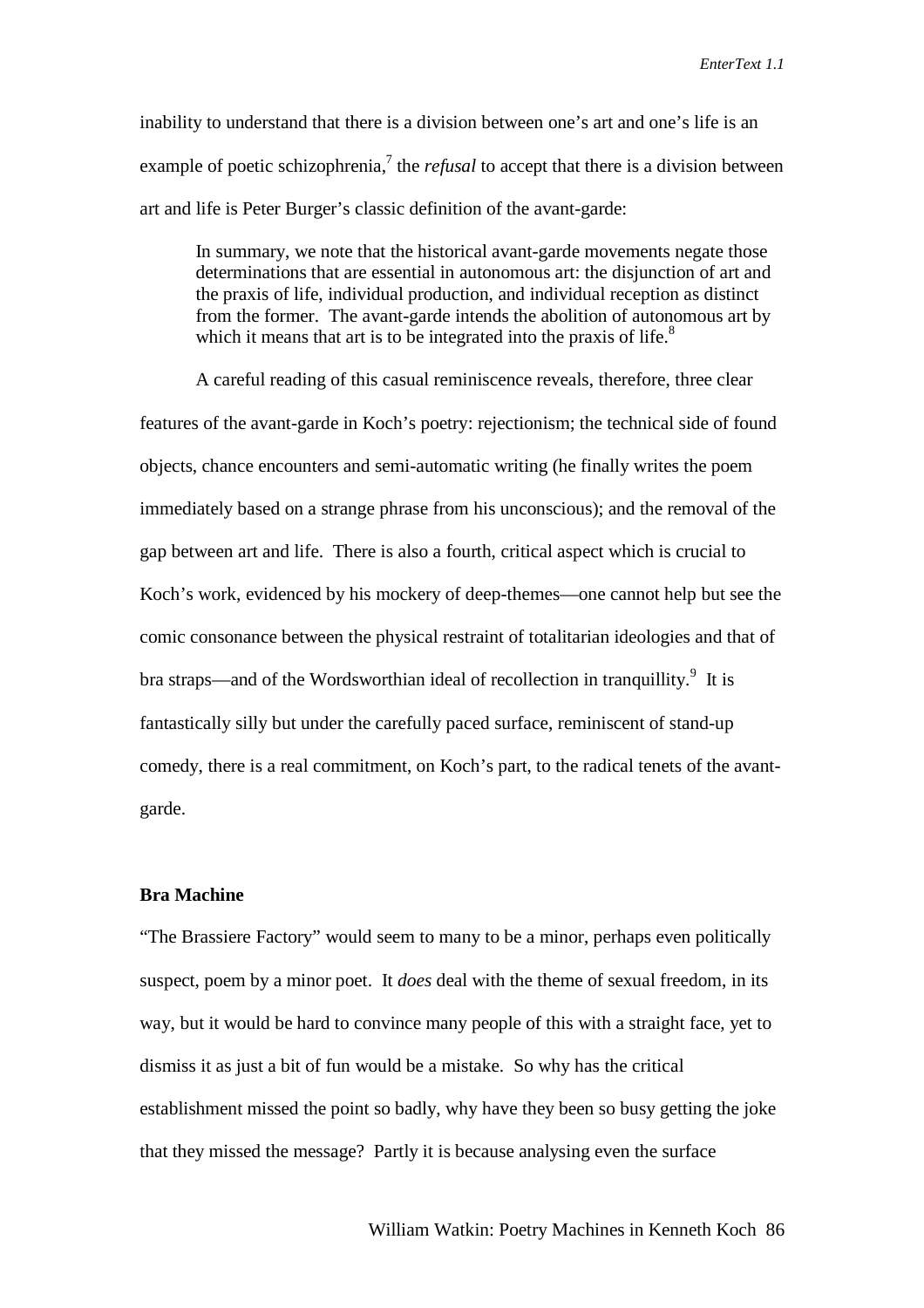implications of Koch's work requires, on the part of the critic, a wide variety of analytical tools which the poetry itself might not seem to merit, and "The Brassiere Factory" is no exception. One can say that at the time of the poem's publication, 1962, there was avant-garde kudos to be got from writing a poem about the industrial process of making women's underwear, and in some ways Koch's association of the bra with sexual oppression is strangely prophetic, but this might seem all there is that is interesting to say about the poem. In fact, it is a very important moment in a certain strand of contemporary poetic practice due to its use of a mechanistic mode of composition and the manner in which this undermines certain dominant poetic ideologies of our day. However, to get to this one must utilise a carefully orchestrated synthesis of quite diverse analytical tools—generative grammar, stylistics, traditional prosody, a philosophy of repetition, and avant-garde aesthetic theory—and it should be clear at this point why few critics have bothered to put all these tools together just to get to the essence of a poem about the fabrication of bras.

To understand "The Brassiere Factory" in any kind of detail one must make these diverse, often seemingly incompatible, tools cohere into a single analytical practice. To do this I want to use the trope of the poem as a machine that is used by Koch himself. The reasoning behind this trope is simple. First, a machine is a repetitive engine and much of Koch's poetry operates along similar lines. Second, language as a machine is central to the poststructural theory that informs this essay. Third, modern linguistics has made the study of poetic language much more mechanistic. Finally, to make poetry into a machine is to undermine two central tenets of the ontology of western poetry since Romanticism: that it is a mode of subjective expression, and that it somehow represents something real. In contrast, if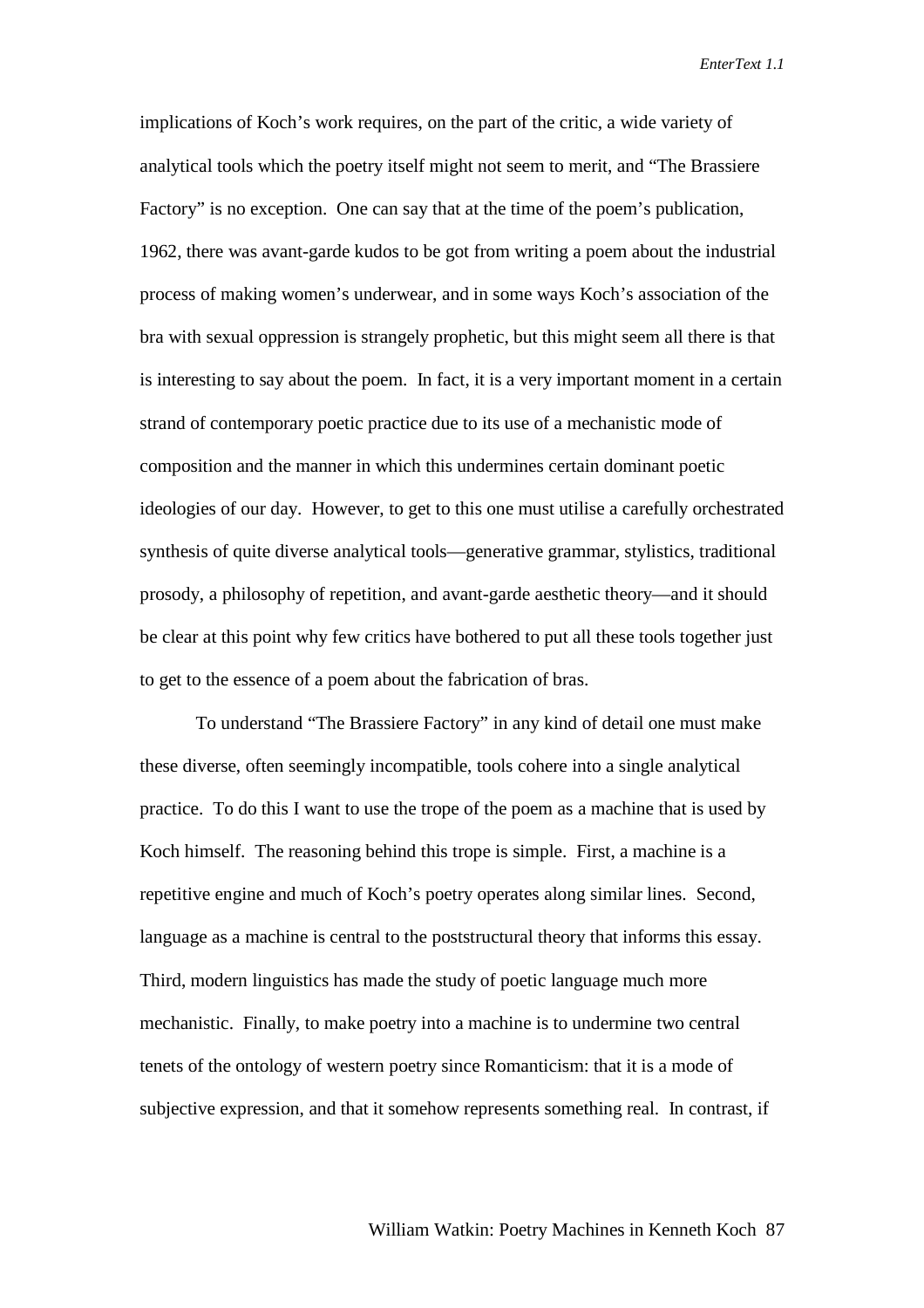poems are machines then subjectivity is irrelevant and a qualitative reproduction is negated in favour of quantitative production.

The poem begins with a clear avant-garde statement typical of the superficial avant-garde rejectionist pose that Koch takes up in *Thank You* (1962), his first collection which includes this piece:

Is the governor falling From a great height? Arm in arm we fled the brassiere factory The motion-boat stayed on the shore! I saw how round its bottom was As you walked into southern France—10

However, while the reference to the falling governor is a charming version of the avant-garde attack on authority in general, it is the third line that is the "machine" which makes the poem. This phrase, "Arm in arm we fled the brassiere factory," is repeated in a variety of modified forms throughout the poem, each time altering the overall meaning of the phrase and causing the direction of the poem to alter, mutate, approach new departures. In this way the first instance of the phrase becomes the productive centre of all other versions in a pattern typical of Koch's poetry machine ethos. The machine is not something that one comes to understand as the poem develops, tying the disparate strands together. Instead, it is a decision taken at the beginning of the compositional process that dictates, to varying degrees of strictness, what direction the actual creation of the poem will take, as the story behind the poem illustrates. The Koch machine almost invariably consists of a phrase, a grammatical fragment, a lexical grouping, or an overall concept of poetry; which is decided on in advance and is repeated throughout the poem producing what stylistics calls *cohesion*. It is, therefore, a kind of grammar for the poem or a *deep structure* that exists before and also beneath the poem, and which controls and limits what goes on on the surface of the poem.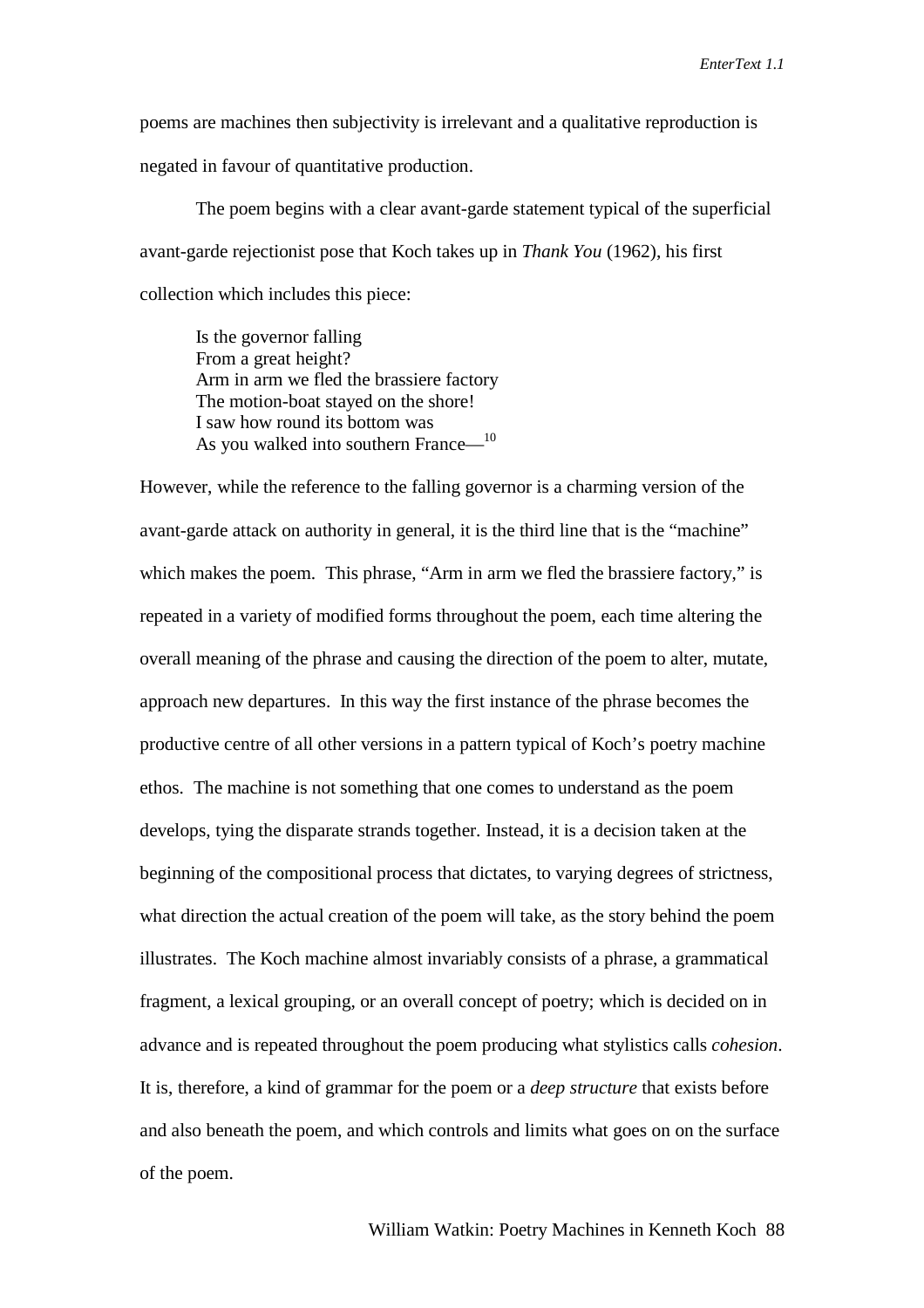Once we have determined the basic *machine phrase* we can begin to look, in greater detail, at how it operates and what it produces. Within the thirty-five lines of the poem, there are six of what one might call *machine events* over seven lines, with the title adding a seventh event of slightly different status. The machine event is an instance of the machinery of the poem happening within the poem's production. Following on from poststructural theories of the event one ought to say that the term *event* in relation to the machine is highly instructive as to how the poem machine operates and why.<sup>11</sup> The content of the event is initially irrelevant, all that matters is that the event happens and can be seen to be happening in such a way that expectation is developed as to its happening again. Each event of a poem machine is, in the first instance, like each tick of a clock or each click of a cog, a discrete and unique moment that is not, however, distinguishable in form from its predecessors. The first machine event, which in Koch coincides with the actual machine phrase,  $12$  seems incongruous in relation to the opening "couplet" which precedes it, but is in fact quite coherent in that it refers both to the title and to the trope of "escape" typical both of poetry and of the collapse of authority which the governor's fall suggests. The second machine event a few lines later, immediately breaks the initial mini-machine repetition "arm in arm" in two, leaving us with just one arm:

Upon the light hair of an arm Cigar bands lay! I kissed you then. Oh is my bar, The insect of your will? The water rose, But will the buffalo on The nickel yet be still?<sup>13</sup>

Such violent separation is contrasted, however, with a degree of sound cohesion in the assonance of the "a," an/ arm/ cigar/ bands/ lay/ bar, which has always been a very typical cohesive device in Koch's work. By line 15, the third machine event, "Darling, we fled the brassiere factory,"<sup>14</sup> we can see that Koch seems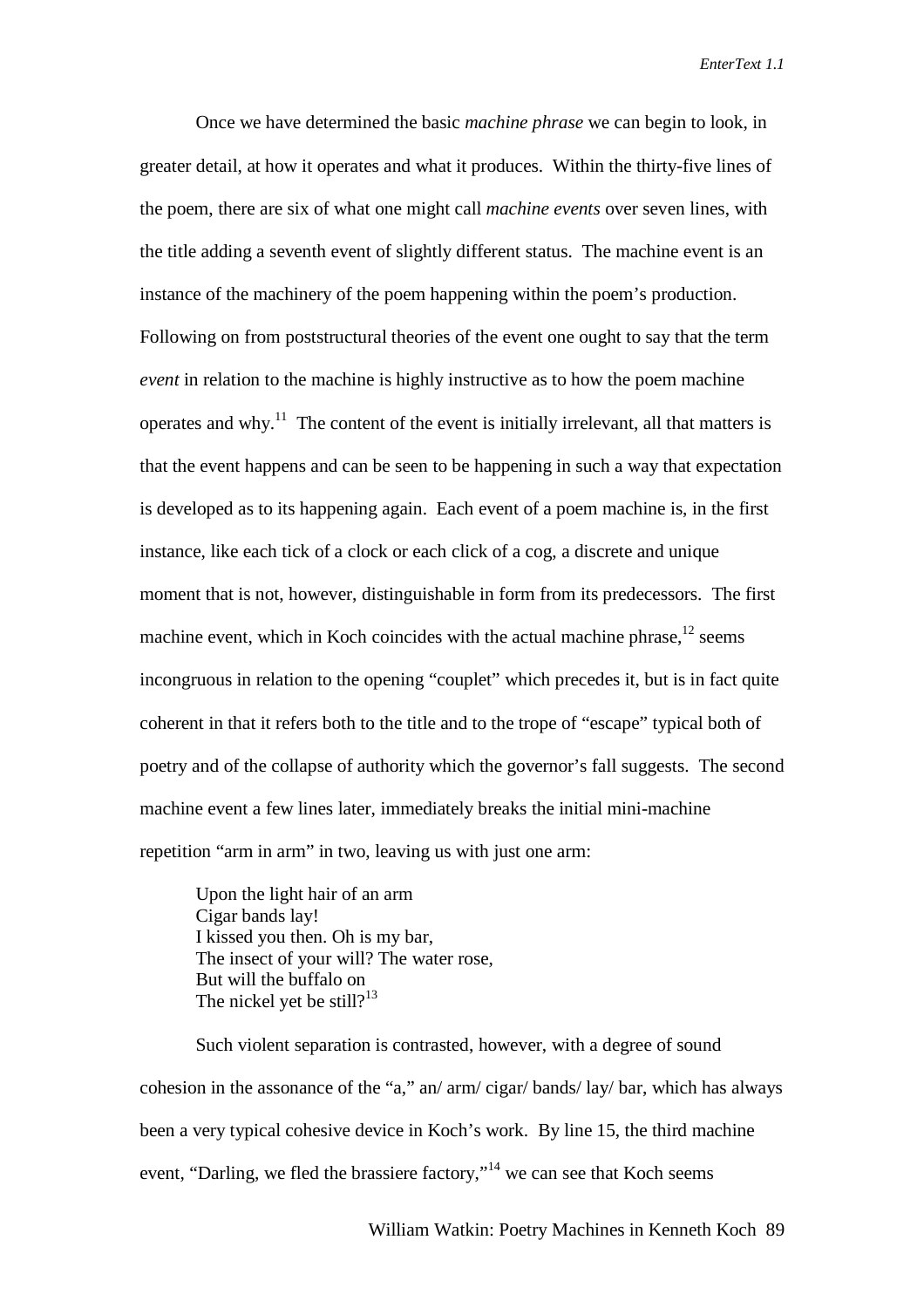determined to systematically erase all arms from the machine phrase as the phrase is returned to again and again through the machine of the poem, suggesting that the removal of the arms is one of the purposes of the machine perhaps. However, the arms then come back in the proceeding lines:

Arm in arm, When human beings hung on us... but still we fled, away Into a dinner atmosphere From all we knew, and fall asleep this day...<sup>15</sup>

At this stage in the poem we can see that the original phrase has been subdivided into three parts in Koch's mind, in a manner not dissimilar to the parsing of a sentence in generative grammar into noun phrases (NP), verb phrases (VP), and prepositional phrases (PP). Using generative grammar at this stage we can see that our opening phrase consists of PP (arm in arm) NP (we) VP (fled the brassiere factory), and that this tells us something about Koch's own "parsing" of the machine phrase with each of the three grammatical elements allowing him to generate different kinds of meanings.<sup>16</sup> This central section of the poem is mechanistically important, therefore, as Koch is spreading out, over several lines, clues for the reader as to how the machine is actually working and importantly that it *is* actually working, as this is what allows for the degree of cohesion that machinery can provide for the poem. Whether Koch knows generative grammar or not, instinctively the differentials within the repetition of the machine phrase depend on his parsing of the phrase into its constituent elements based on deep linguistic structures.

The fifth machine event, "Then arm in arm we fled the listless factory,"<sup>17</sup> is an example of the kind of phrase augmentation again very typical in Koch's poetry machines. The "then" places the fact in a logical/temporal context, while "brassiere" has been replaced by a complex interaction of two examples of *anaphora*, an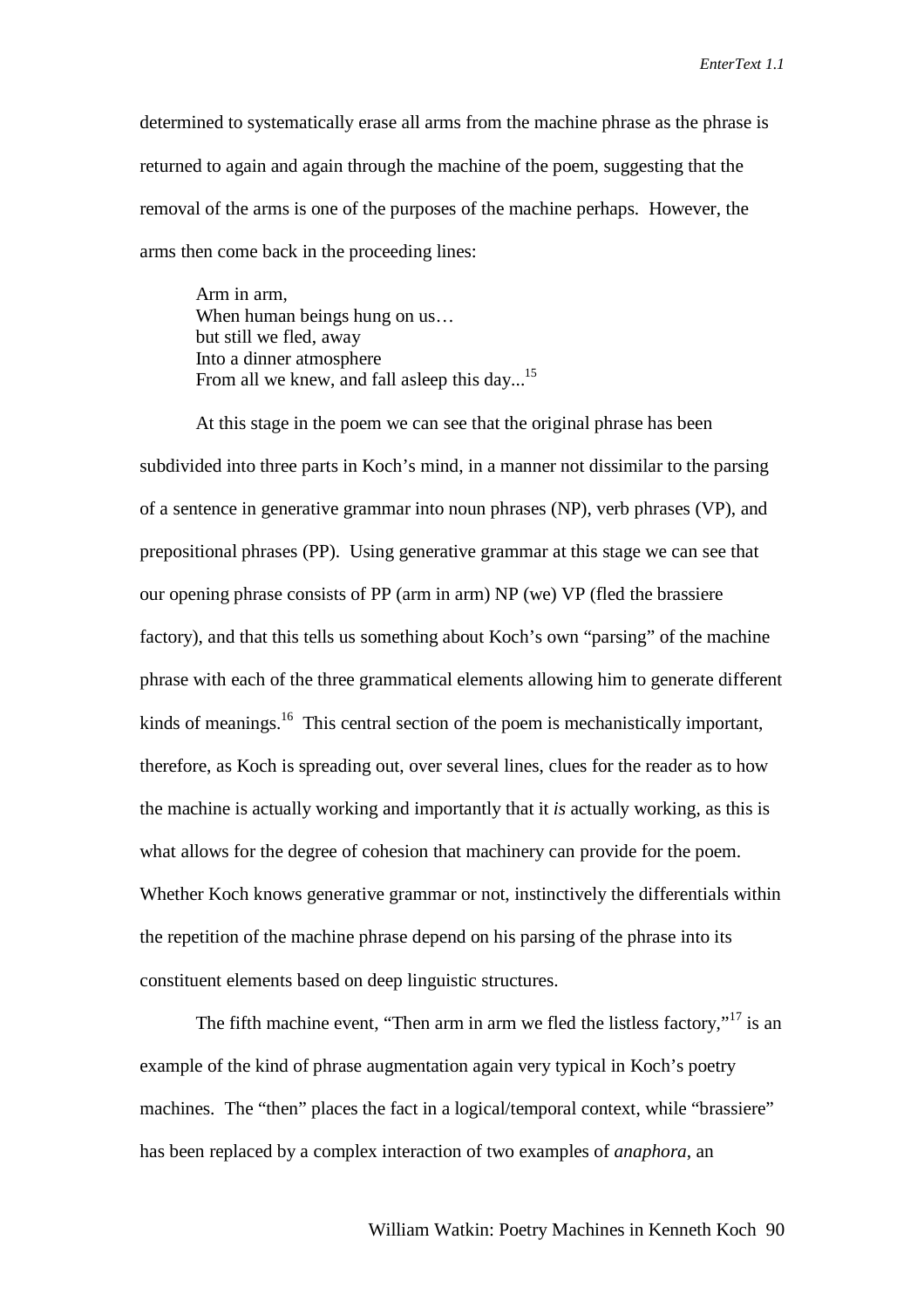important cohesive device highlighted by stylistics. Anaphora is the process of using substitutes for the subject of a piece of writing, to avoid repetition of the same words over and over, to augment the meaning, or simply for economy's sake. A simple example would be, "I went to the cupboard and it was bare." "It" here is an anaphoric substitute for the noun "cupboard," making the sentence shorter. Koch uses anaphora in a variety of profound and imaginative ways, but here we have a relatively straightforward example: tired of saying "brassiere factory" he has renamed it the "listless factory". As I mentioned these are really two anaphoric replacements for the price of one. In terms of stylistics the subject "brassiere factory" has been replaced by another version "listless factory;" however, grammatically the adjective of the NP part of the VP has been totally transformed: "Brassiere" has become "listless." The distance between these two adjectives is so great that one might even question if this is truly anaphoric and not a total rewriting of the phrase, and indeed this is one of Koch's greatest innovations: to walk the line of division between repetition and difference in our language, so as to question these categories and their relationship to language from the deep structure all the way to the discursive level of questioning terms like repetition and difference. Standing back from the parsed phrase for a moment one see that there is still cohesion as the reader does not think this is another factory, but there is also new meaning because the adjective of the NP part of the VP now interacts more with the dynamism of the verb itself.

To conclude we have the last machine event two lines from the end:

Oh arm in arm we fled the industry Into an earth of banks And foolish tanks, for what bare breasts might be...<sup>18</sup>

The ejaculation "Oh" is typical of the kind of archaism we still associate with "real" pre-modern poetry and is an example of Koch's use of poetry already lying around, if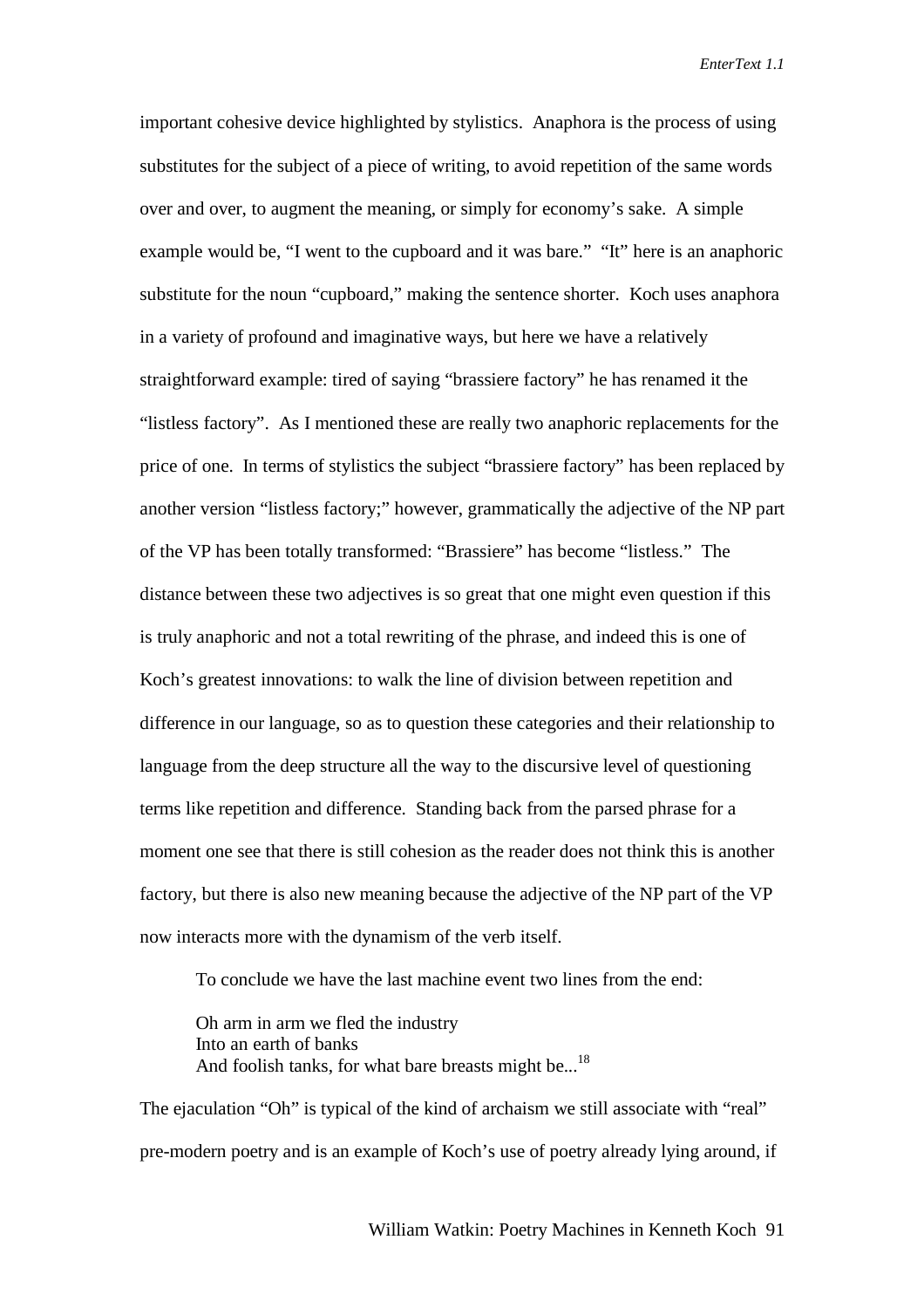you will, acting as materials from which to make his new poetry machines. He calls the poetry of others, of the tradition, the "poetry base" and a large number of his more well-known pieces are clever collages of famous poems in an act similar to Duchamp's vandalising of the *Mona Lisa*. 19 We also have another interesting use of anaphora in this phrase, replacing "brassiere factory" with "industry," which actually takes the genus, industry, to stand in for the species, a type of factory, in one of the rare synecdochic occasions when the whole stands in for the part rather than the other way around. And there we have the whole machinery of the poem, generated by that first phrase and repeated and varied throughout the poem six times using seven of its thirty-five lines.

Thus far we have not seen much that does anything other than tell us that Koch writes in English and that his work is, therefore, subject to the same rules of deep structure and anaphoric cohesion as countless other texts. What we really need to establish is whether Koch's method here generates meaning and contributes to the development of the techniques of postmodern poetry. The first thing that can be established is that, probably unconsciously, Koch has designed for himself a poetic grammar based on what I am calling poetry machines. These machines are made up of key phrases which he comes upon, usually before he writes the poem, and which he repeats in a wide variety of ways from exactly to merely suggestively, and they regularly appear in Koch's work throughout his career from the very first poem he ever wrote to his most recent work.<sup>20</sup> A number of the effects of these machines are based on the rules of universal grammar and, if one parses the phrases, one can see better how the original phrase comes to reproduce and alter. However, they are themselves often used in non-grammatical ways, and certainly they work in what stylistics calls *deviant* ways in terms of the expected significance of ordinary *and*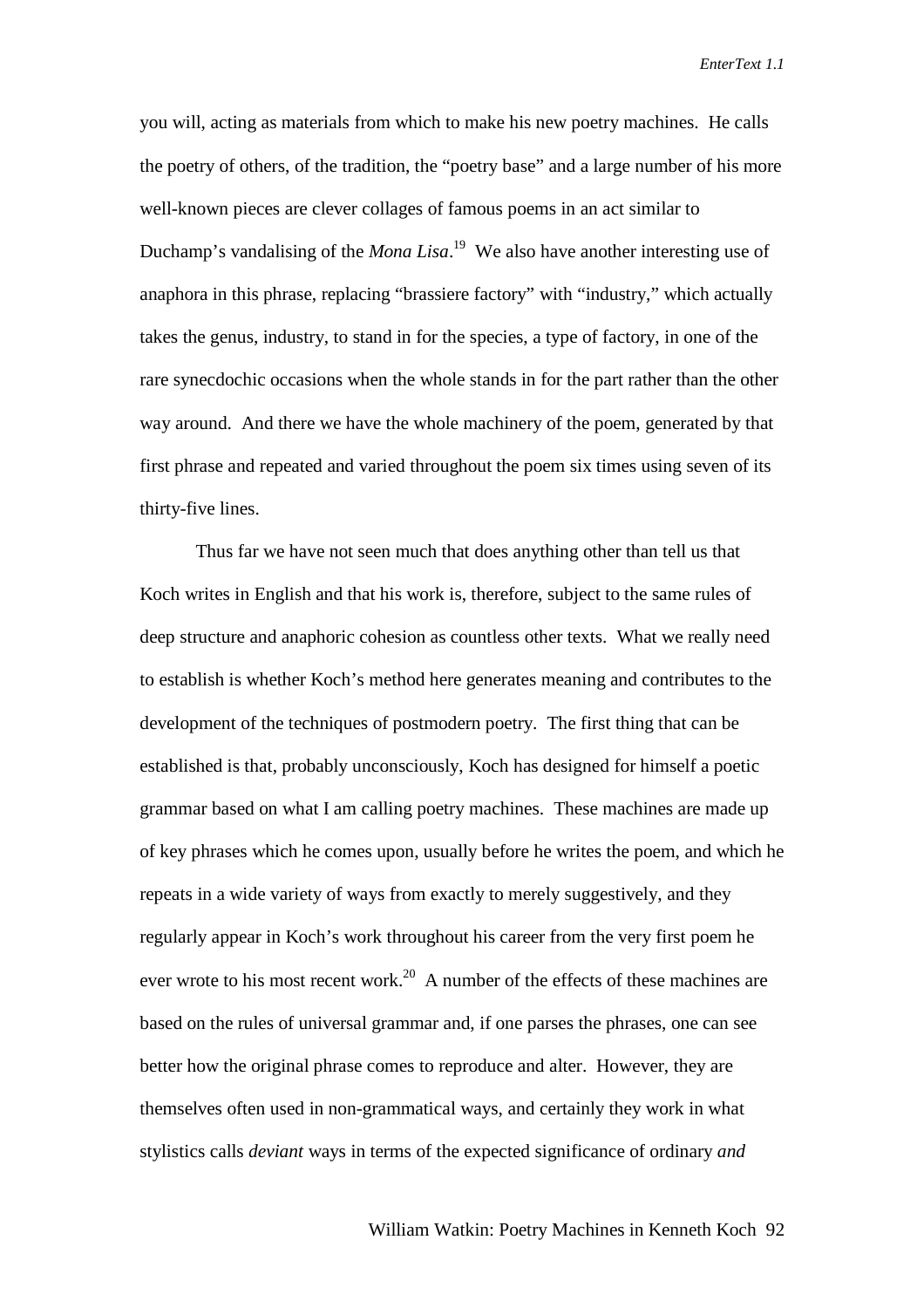poetic language. In other words, even when they make sense to a linguist they still make little sense to the reader. Yet, while these phrases alone seem often meaningless in the first instance, and usually disrupt the "rational" meaning of the poem as a whole, they are always the main cohesive devices in the poem, keeping the integrity of the poem body intact.

At this point one could describe the basic Koch poetry machine as a cohesive, mechanistic device that is repetitious, yet which repeats partly to question the idea of its being a repetition and whose distribution both undermines meaningfulness in a poem while being the main thing that keeps it together formally. This alone is of interest as it allows us access to one of the major compositional innovations of one of contemporary poetry's most important innovators. Yet beyond a localised interest, poetry machines have much wider ramifications for modern poetry and our overall understanding of how the language of poetry actually works. Before going on to describe in more detail the idea of "poetry machines" and their implications, however, let us briefly reconsider what the machinery of "The Brassiere Factory" has shown us about even Koch's most playful and simple work, following along the lines of our five analytical tools. In terms of generative grammar, Koch makes his own simple "deep structure" in these poems, or set of basic rules which determine the "syntax" of the poem as a whole. Staying with a linguistic analysis, through the use of repetition, Koch's poetry, which is otherwise quite insignificant in the terms of stylistics, attains a sophisticated level of cohesion which can be missed quite easily. He does this through a complex modification of anaphora, which is all the machine really is. In terms of prosody, and Koch is a very enthusiastic poetic technician, in fact, what he seems to be doing is finding new forms of *patterning* to replace traditional metre and rhyme schemes. If he uses a machine event in seven out of thirty-five lines, one could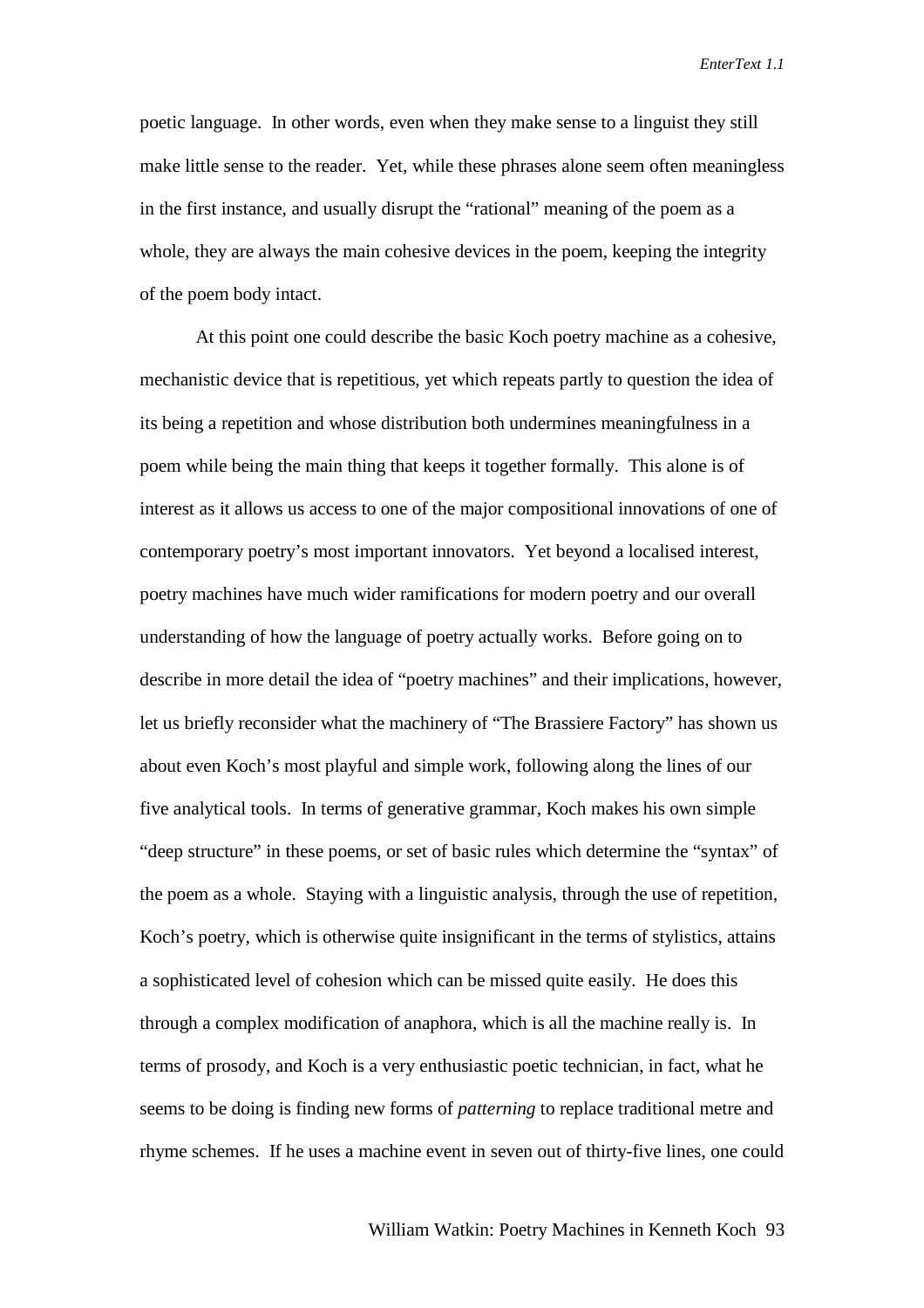say that the poem has a regular measure that occurs not at the level of syllables but at the level of phrases. I propose to call this *phrase measure*, and here the frequency of the *phrase measure* is five.

Whether or not this is a viable new form of prosody is yet to be determined, but clearly, Koch is trying to retain patterned verse in a post-pattern age. The real philosophical implications of what Koch is doing are too involved to summarise here, but one should keep in mind how Koch plays around with difference within repetition to the point where the idea of repetition is questionable, as this is the fundamental consideration of any philosophy of repetition.<sup>21</sup> Finally, while the poem tries revolution at the level of the signified with the quest for sexual liberation, Koch's real talent, as with all the New York School, is revolution at the level of the signifier. Every facet of the composition of "The Brassiere Factory" is revolutionary in terms of the avant-garde, and the machine especially is perfect for attacking the poetry's "claim" to express subjectivity and represent the world. A machine simply defeats all subjective agency in its quest not to represent objects in the world but to make objects to add into the world.

#### **Poetry Ideas—Poetry Language—Poetry Machines**

The theory of "poetry machines" comes from Koch's own theory of "poetry ideas" which he developed to teach children to write poetry. Koch explains:

I taught reading poetry and writing poetry as one subject. I brought them together by means of "poetry ideas," which were suggestions I would give to children for writing poems of their own in some way like the poems they were studying...for the Wish Poem, starting every line with "I wish." $^{22}$ 

Already one can see in this passage the mechanistic poetic technique that dominates Koch's own work, and although poetry ideas are not fully worked out, I think, in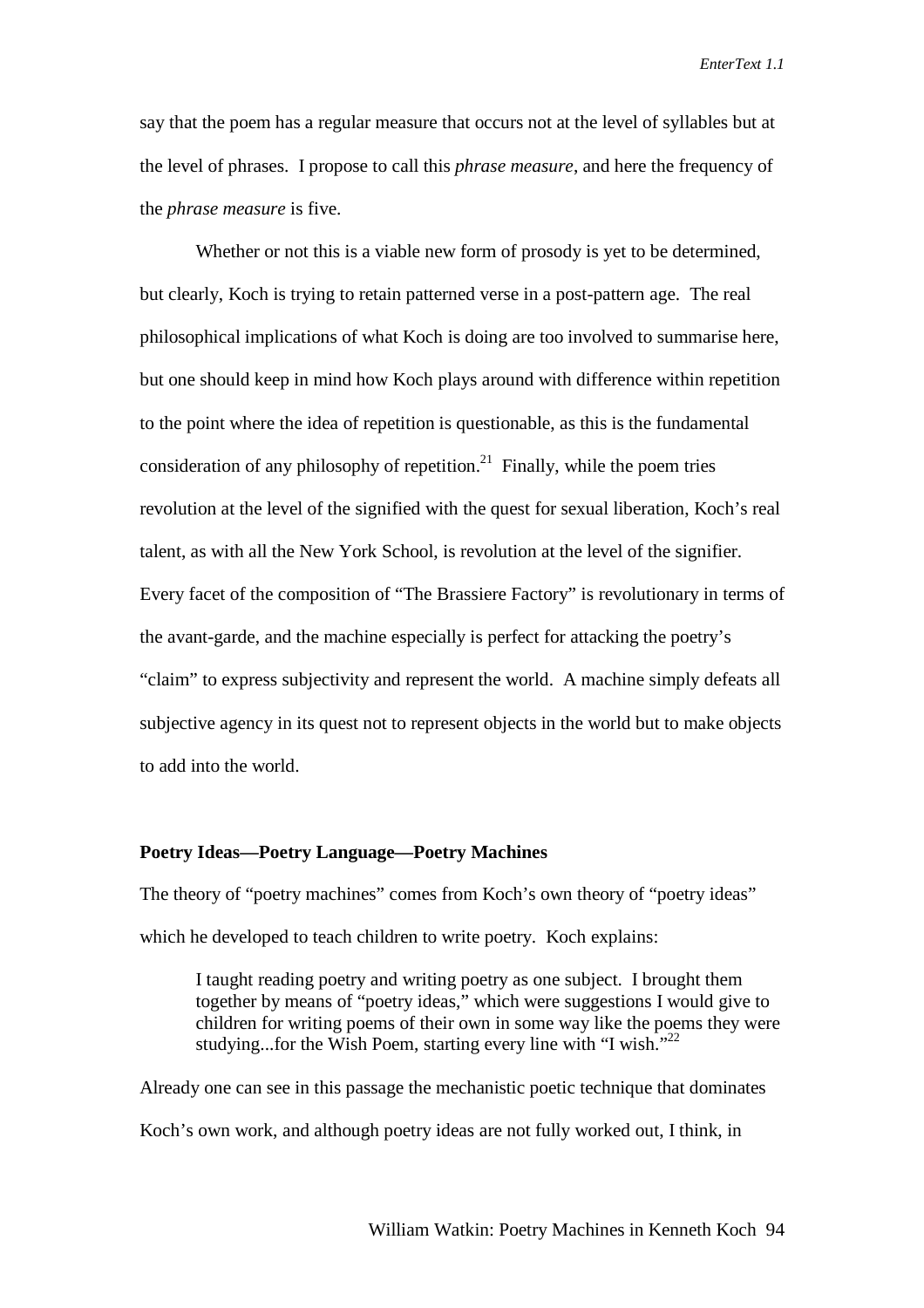Koch's mind, with little more in his prose work to really develop the concept, however one definite feature of the concept is repetition as a mode of cohesion:

As for trying difficult forms, this was all pulverized into one form or variations of one form: repetition. I would say, "Start every line with 'I wish,'" "Put your favorite color in every line," "Start the first line with 'I used to' and the second line with 'But now,'" and so on. It was a children's version of what I had done with adults...When you write a poem, it's as if you are saying how you feel on a grid, and you are hanging flowers everywhere on  $it^2$ 

The closing trope is especially illustrative of the basics of the movement of poetry ideas, Koch's concept, to poetry machines, my own. The machine consists of a fixed set of rules, which I am calling the grammar of the machine, rules that always revolve around instances of repetition. Beyond this grid of rules, pretty much anything goes in the Koch poem. What is interesting about this grid is not, however, that it makes his poems cohesive and so also in some ways coherent, although for a first time reader of Koch I think this is reassuring, but how the grid works critically to undermine certain ideas related to poetry, and also introduces certain other new ideas.

In his most recent book on poetry, *Making Your Own Days*, Koch veers away from poetry ideas in favour of trying to establish what he calls "poetry language." The dream of the poetry language, which finds its apotheosis in Mallarmé, comes about due to certain ontological questions as to the nature of poetry. As the poem sloughs off the generically protective skins of versification, its justification as an artistic thing in its own right becomes highly questionable, and so it is natural that poets and critics alike might then try to come up with making poetry into a language all its own and so reserve for it a kind of protected species status.<sup>24</sup> Koch's first thoughts on the project are that poetry is a language within a language, a special use of an existing language; he then goes on to explain how his first idea was that language was like a synthesiser: "you sat down at this instrument and played; you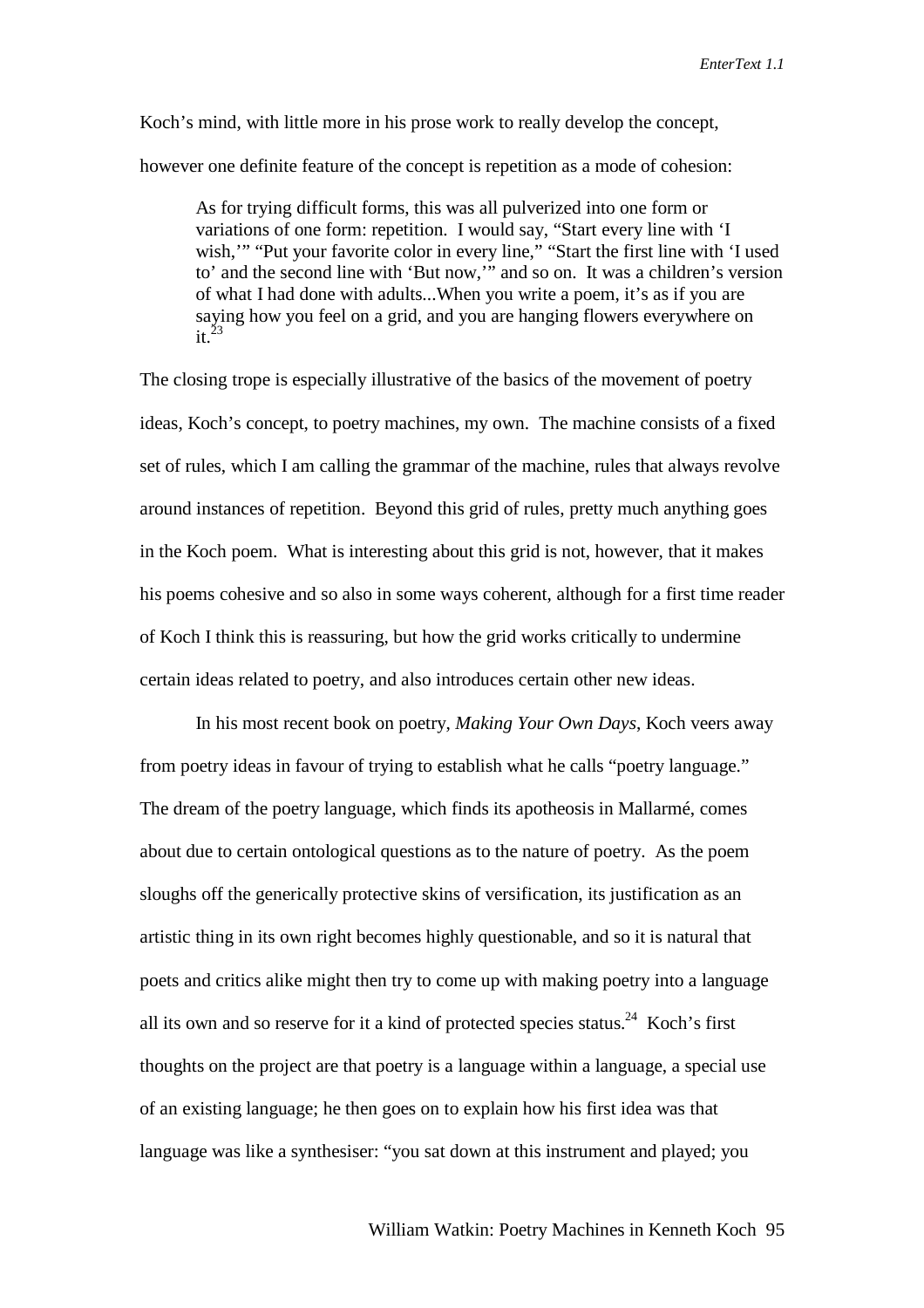didn't tap out a clear message in teletypical prose. Whatever you said would be accompanied by music,"<sup>25</sup> which he rejected because "it was too far from language."<sup>26</sup> Instead he decides what it is about poetry that makes it a separate language, coming up with the following definitions: that it is a language in which the sound of words is equal in status to their meaning, that this means it is "musically weighted," that the lexicon it uses differs from that in a dictionary, that it is processual and "can't hold still," and that the language finally consists simply in the ability to connect the emotion the poet feels with the music of poetry language's manifestation of that feeling.

Such a Romantic theory of poetry is disappointing from such an avowed avant-garde poet, but Koch is not a systematic thinker on poetics and besides there is a whole history of poets designing manifestos which do not match their own poems, so it may seem pointless to bemoan Koch's failings in terms of his theorising a "poetry language." However, with Koch the situation is somewhat different in that he has not actually betrayed his radical commitments in the way that this passage might suggest. Rather, he is so steeped in avant-garde aesthetic assumptions that he does not realise that what *he* means by emotions and what *he* conceives of as poetry's ability to represent them is very far from the Romantic ideological ideal which still is, I would suggest, the folk ideology of poetry.<sup>27</sup>

For example, returning to "poetry ideas" in his recent book he notes: "What I called 'poetry ideas' I realized later were something more like the elements of a sort of grammar of poetry," which provided "two ways of 'disrupting' the flow of ordinary prose: division into lines, and repetition of words. This disruption made music, gave a little lilt to what was said, and replaced the pleasure of continuity with the pleasure of repetition and variation."28 Put poetry ideas together with the abandoned dream of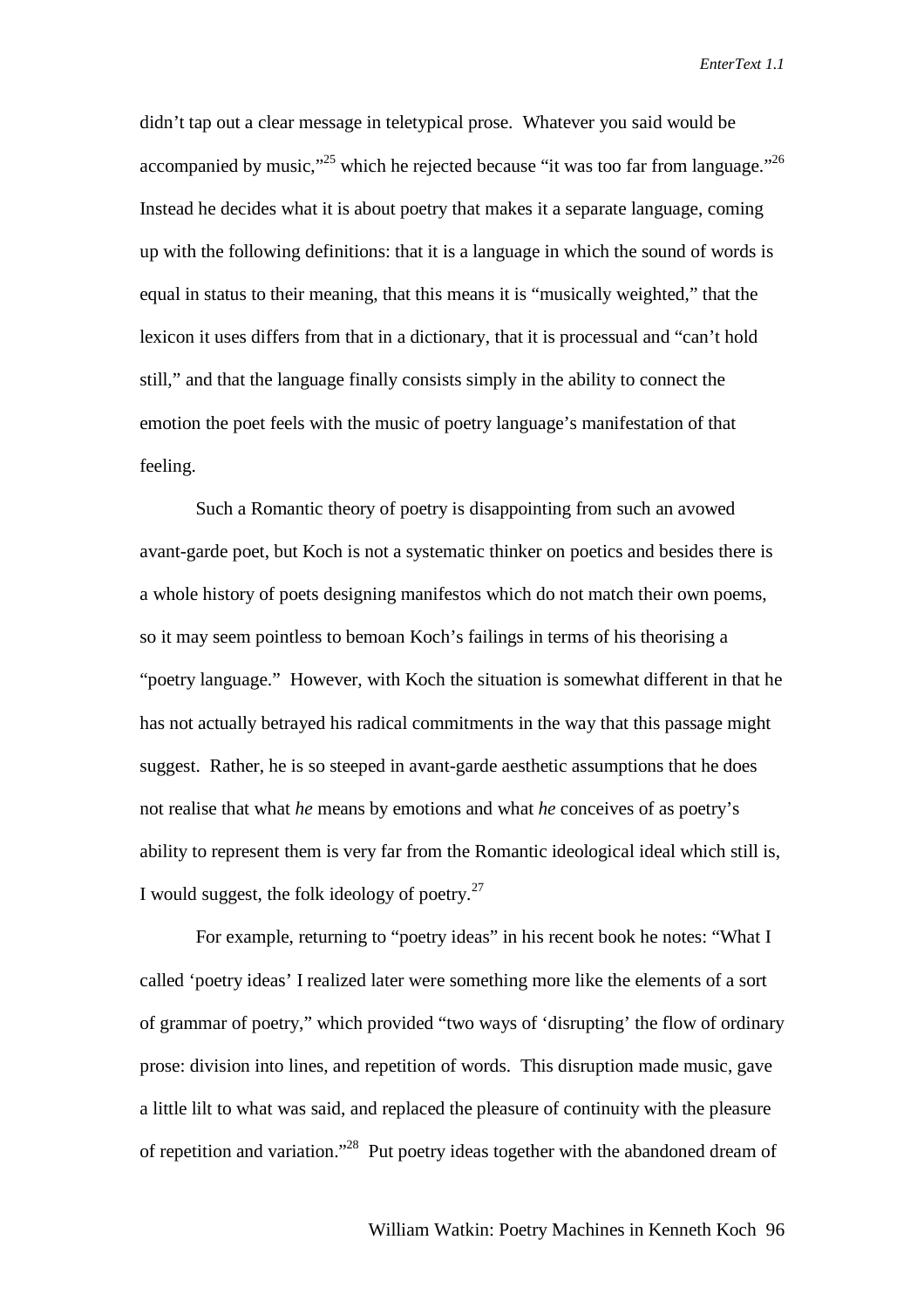the poetry synthesiser, and you have my version of what Koch actually does in his work, namely design and operate poetry machines. From the mixed messages and the failed dream of a poetry language gleaned from Koch's prose, therefore, one can determine that his idea of poetry involves not a mode of expressing clear meaning but of executing language games, with poetry writing being an act of playing *on* language. The preposition is important here as most poets play *with* language; however, Koch proposes playing *on* it as if it was a pre-established keyboard.

Later he concludes that the keyboard is not an apt analogy as language has too many keys, but one could argue that the small ideas or machines around which he builds his poems act to reduce the huge number of "keys "available in English to something resembling an octave. However, the practice of describing poetic process in terms of other arts is aporetic and unhelpful in almost every case. Instead, the concept of poetry ideas as being a kind of grammar for poetry is much more fruitful and, as I believe I have shown already, to some degree is actually the case. Yet it is the final remarks on poetry ideas that are of greatest importance, for here Koch identifies that the role of the poetry idea is not to express or represent, but to disrupt through linear division and repetition. This is, if you like, the deep structure of all the poetry machines I am now going on to detail. These machines are nothing other than pre-established rules, simple grammars, whose role is not to establish continuity between subject and poem or between actual thing and poetic representation of the thing, but to disrupt these very ideological continuations.

## **Grammar Machines**

It must be made clear at this point that the idea of a deep structure which may be said to be the grammar machine of Koch's poetry is, like the idea of the machine itself,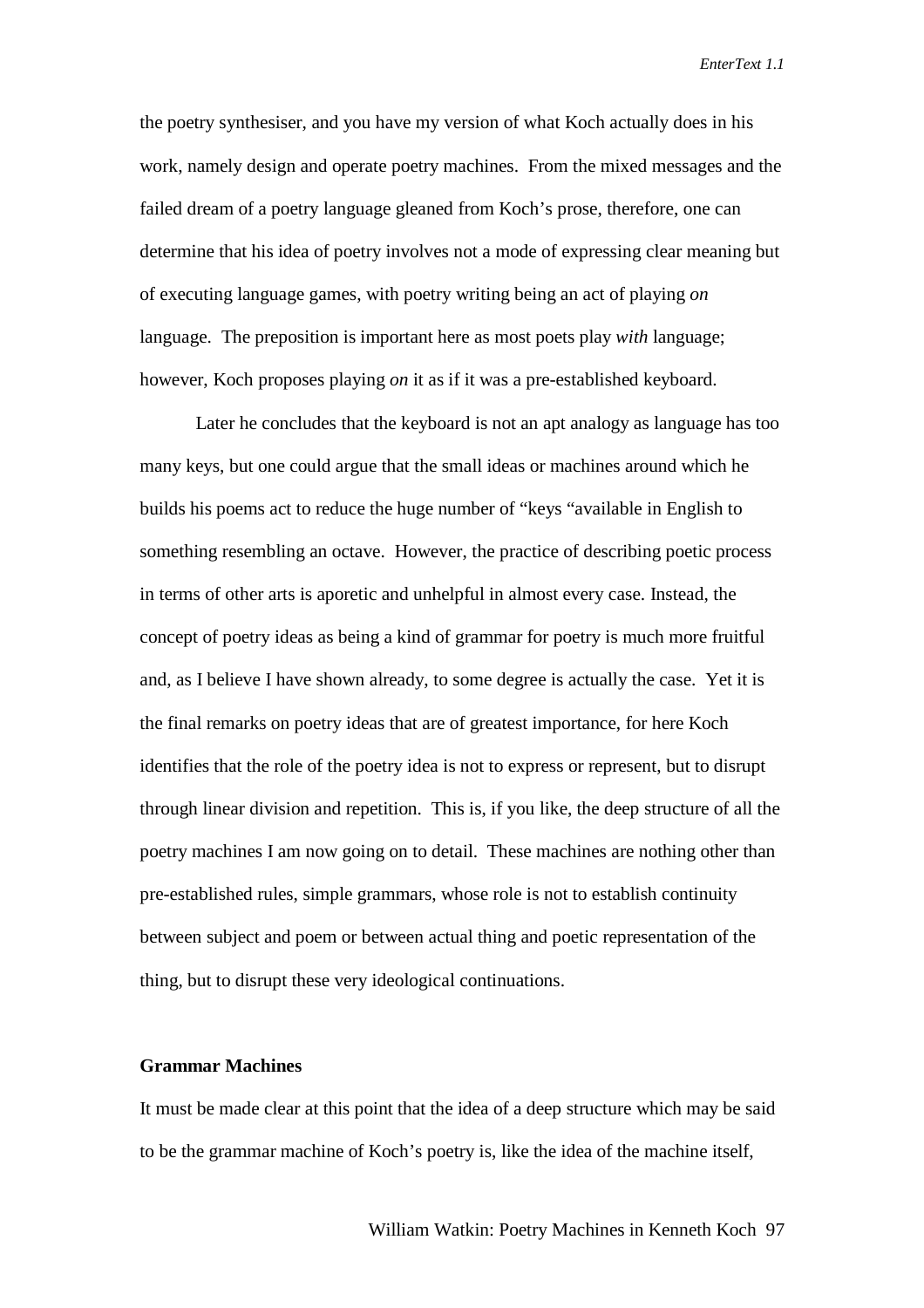really just a figurative concept. The trope of the machine is something I am using, following on from a number of other poststructural thinkers, in particular Gilles Deleuze and Jacques Derrida, to better describe the mechanistic nature of much of Koch's work. Similarly, the use of the idea of a poetic deep structure is really only to allow us to better document the peculiarly mechanistic manner in which Koch composes his highly repetitious poems. To do this I will consider three very different poems from Koch's early career, *When the Sun Tries to Go On*¸ "Sleeping with women," and "Collected Poems," all generated in the same machine-like way in relation to the ideas of deep structure in generative grammar, cohesion in stylistics, and patterning in traditional prosody. The aim is first to break poetry machinery down into its basic components, before considering the different surface effects and combinatory strategies Koch uses, all produced by a basic "grammatical machinery."

The first component of a grammar of poetry machines is what one should call repetition of the same, which is the simplest form of all repetition. *Repetition of the same*, repeating the same word or same phrase over and over, is by far the most common example of poetry machinery in Koch's work. Interestingly, the most important example of this occurs, however, in *When the Sun Tries to Go On* which, over its 117 pages, is probably the least repetitious, least machine-like poem Koch has ever written. The example I am talking of is, in fact, just one line from the following "sentence:"

Oat sad, it was a day of cursing blue Fish, they reunited so the umpire to finish The exhaustion of the Packard and tarantula Parallel excursion. O black black black black black, Under the tea, how a lid's munificent rotation Is that, he cries "The daffodil, tire, say-so," O manufacture-clams building! $^{29}$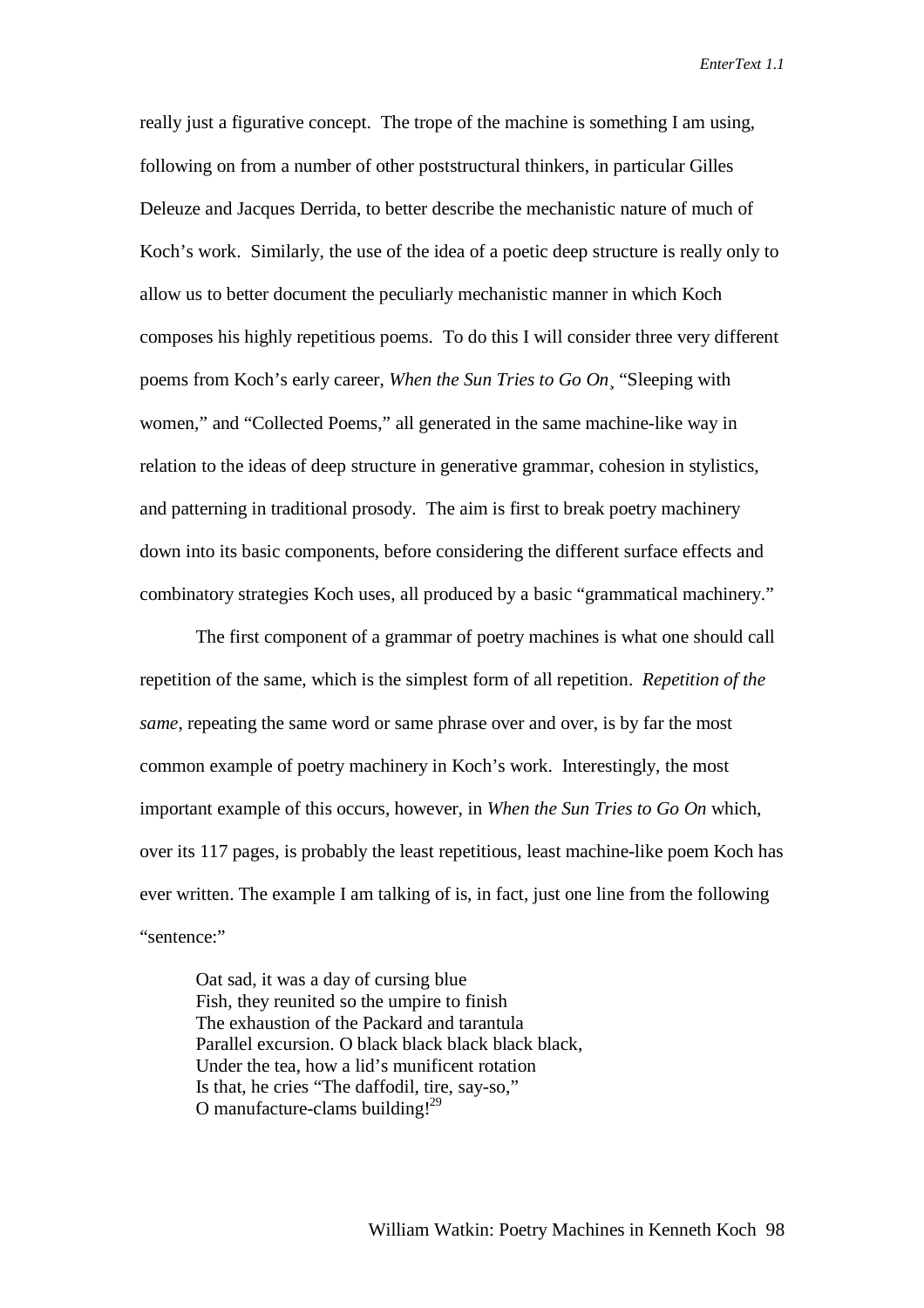This is one of numerous sections in this poem that hint at the mechanisms at the heart of poetry—note the exhaustion of the Packard and the manufacture-clams—but what is most remarkable about this sentence is the line "Parallel excursion. O black black black black black." The importance of the line for poetry machinery rests in the fact that it illustrates the basic law of repetition: that of superfluity or of being in excess. Repetition of the same is the least well regarded form of repetition by all theorists of repetition from linguists to philosophers,  $30$  but it is the form Koch seems to favour. In this example one could say that the first two "blacks" are accommodated by the view of their being parallel, and that the third also fits because we are taking an excursion from the parallel or because the third undermines the idea of the parallel. However, the fourth and fifth repetitions are entirely superfluous and deviant, and could even be said to be threatening as, because they have been generated without rules, there is nothing to stop the rest of the poem continuing in this vein. At this stage a line break intervenes, but what if there were no line breaks in poetry, what then? The extreme nature of this repetition of the same raises some uncomfortable questions for poetry, especially in relation to the closure of subsequent structurings of form, to which the vast length and seeming lack of cohesion one finds in *When the Sun Tries to Go On* also contributes.

Repetition of the same, therefore, is one basic component of the grammar of poetry machines and is well in evidence in Koch's "Sleeping with Women:"

Caruso: a voice. Naples: sleeping with women. Women: sleeping in the dark. Voices: a music. Pompeii: a ruin. Pompeii: sleeping with women. Men sleeping with women, women sleeping with women, sheep sleeping with women, everything sleeping with women. The guard: asking you for a light. Women: asleep.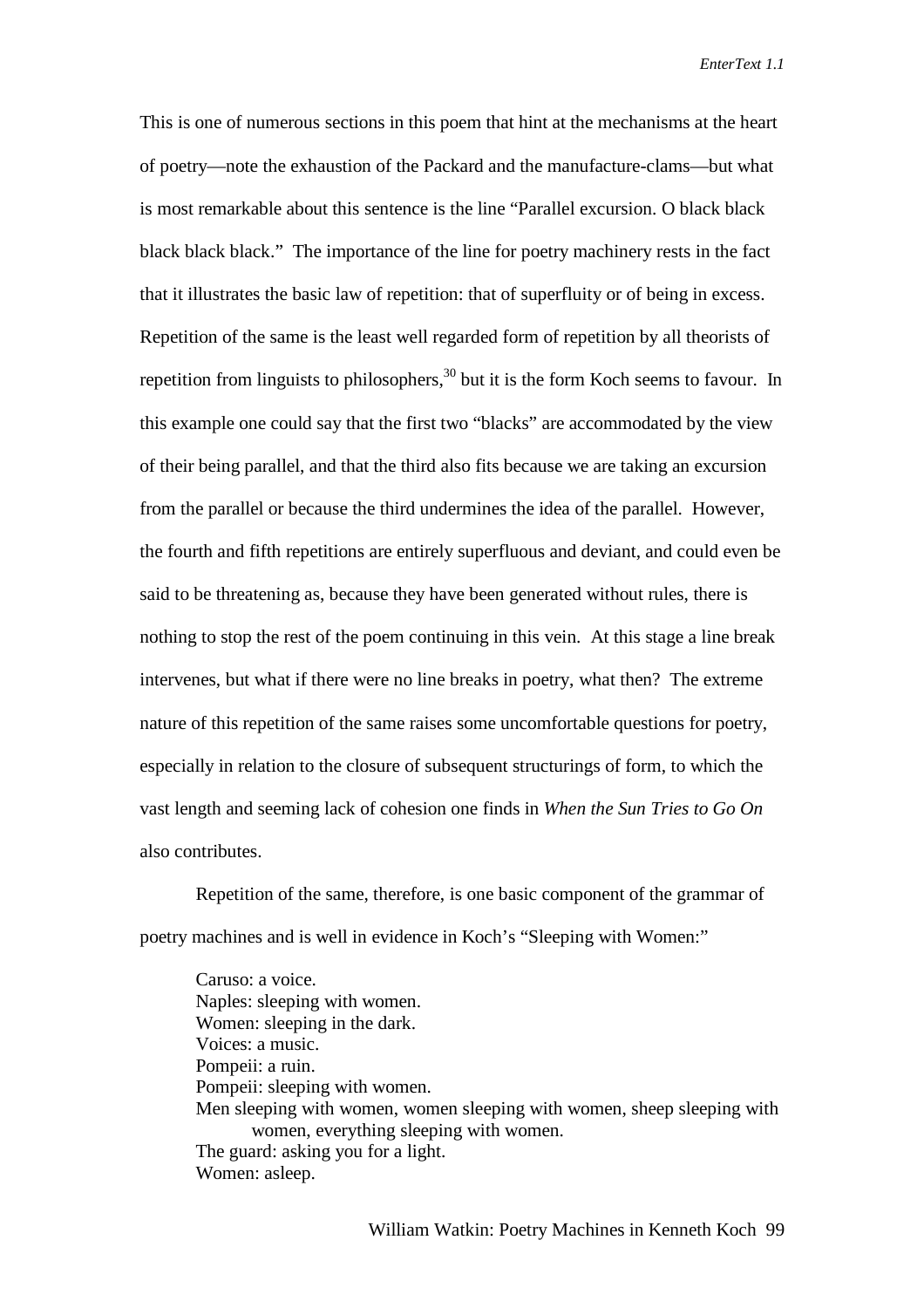Yourself: asleep. Everything south of Naples: asleep and sleeping with them. Sleeping with women: as in the poems of Pascoli. Sleeping with women: as in the rain, as in the snow. Sleeping with women: by starlight, as if we were angles, sleeping on the train, On the starry foam, asleep and sleeping with them—sleeping with women.<sup>31</sup>

Throughout this long poem, the basic machine phrase "sleeping with women" is repeated many times, but this is not a simple example of repetition of the same. The use of the colon instead suggests that there is some form of significant relationship between the machine phrase and the phrase which accompanies it, but also that the second phrase follows on from and is somehow produced by the first. The equation is made clear for us in the first line with the subject, Caruso, being the producer of the thought which follows, a voice. The colon is used, therefore, in the same way that anaphora is often used for the sake of economic continuity and because of this each machine event, while containing within it an example of repetition of the same, also has a Deleuzian *repetition with difference*. This is further exemplified by the phrasal modifications which we also saw in "The Brassiere Factory," with the machine phrase parsed into its component parts and then the poet improvising with these elements.

Repetition with difference can produce marvellous opportunities for diverse meanings while always retaining for the reader a clear cohesion, and one can find at least eight levels, or possible meaning producers, within this apparently simple machine:

- 1. "Caruso: a voice," the pre-anaphoric moment with no real hint of the content of the machine but the form is repeated.
- 2. "Naples: sleeping with women," the basic machine—poetry phrase (PP): repeated phrase (RP)—whose order can be switched at will.
- 3. "Men sleeping with women, women sleeping with women," variations on the RP brought about by removing the colon.
- 4. "Asleep and sleeping with them," variations on the RP, which becomes a second or alternative RP as the poem goes on. Reaches its peak with "Asleep and sleeping with you, asleep with women / Asleep and sleeping with you, asleep with women, asleep and sleeping with you, sleeping with women."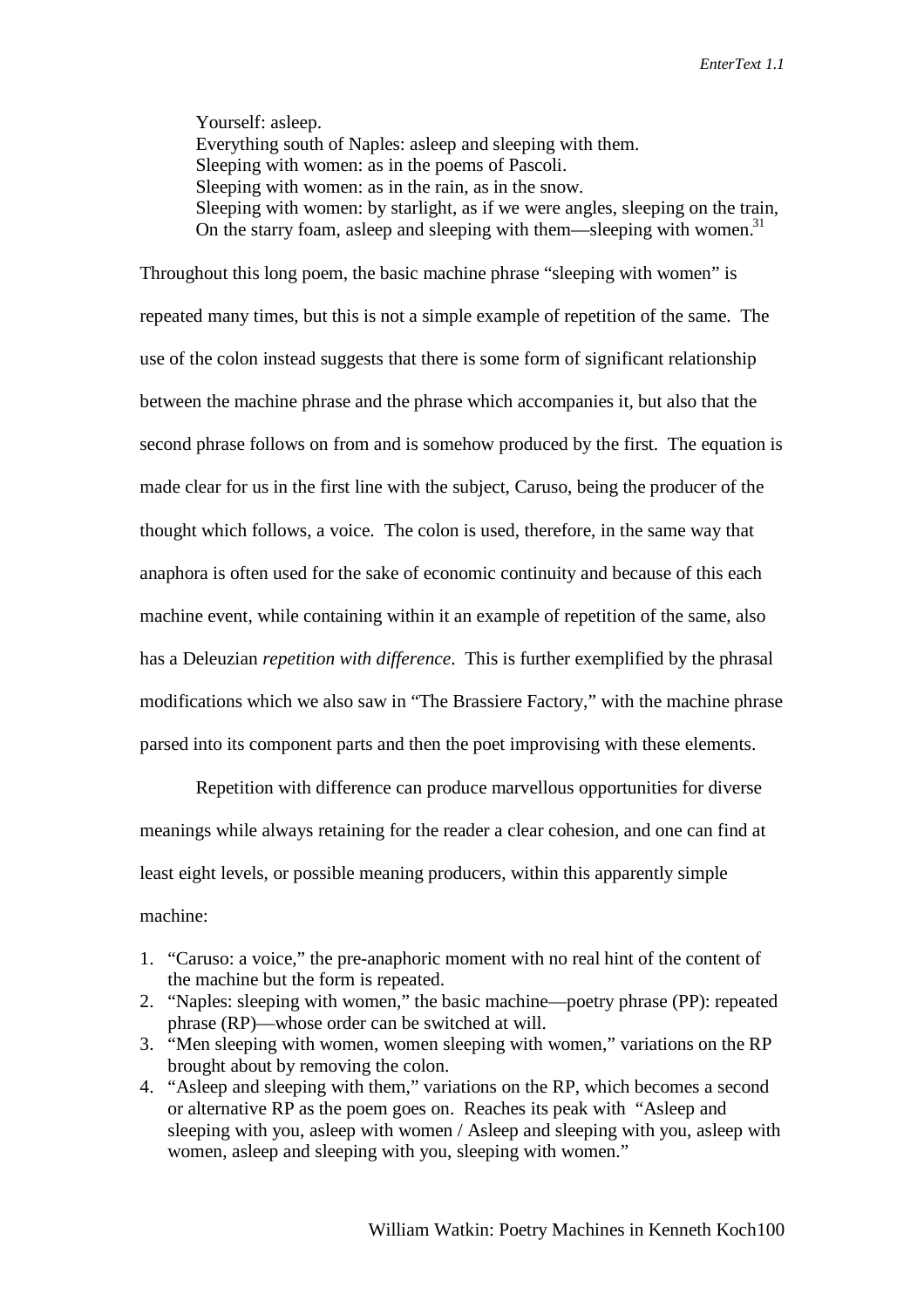- 5. "Greek islands sleeping with women, Nassos, Naxos, Kos, / Asleep with women, Mykonos, miotis / And myositis," variation on the PP, so that it is no longer random but motivated away from the cohesion determined by the RP, occurring in many complex ways as the poem goes on.
- 6. "And the iris peg of the sea / Sleeping with women," variation in the graphology and syntax of the phrase, here laid out like a lyric poem over several lines so that the graphologically imposed enjambment takes over from the colon.
- 7. "As with an orchid, as with an oriole," internal mini-machines like repetition of "as," references to place names, repetition of "The" at the beginning of the line.
- 8. The poem concludes with a combination of three internal machines: repetition of "the," use of colon, and variations on the  $RP^{32}$

"Sleeping with Women" is perhaps Koch's most sophisticated example of the basic machine grammar that consists of repetition of the same, RS, and repetition with difference, RD. However, this basic deep structure, RS RD, with a number of possible parsings within each, although the potential for complexity in the RD far outstrips that of the RS, is not the sum total of grammatical rules. I would argue there is a third part that exists beyond the basic syntax of the machine which might be called the *repetition concept* or RC. A perfect example of this is the poem "Collected Poems" which is actually a sequence of thirty-eight "poems" consisting of little more than a title and one-line poem to follow. In poems of this kind the repetition is not of the same, nor of the tension between repetition and difference, but of a third order which places differentiation at the heart of the repetitious cycle. In taking a trope of totality, like the collected poem sequence, and reducing it down to its repetitive grammatical structure, title-poem / theme / first line, Koch indicates a critical selfawareness of the repetitious nature of the act of writing poetry which is the background against which poetry can be written. Within this meta-critical act, which is an act of conceptual poetics, there are still local interactions of the second level of repetition.

Some titles refer actually to the poem, as does the opening poem: BUFFALO DAYS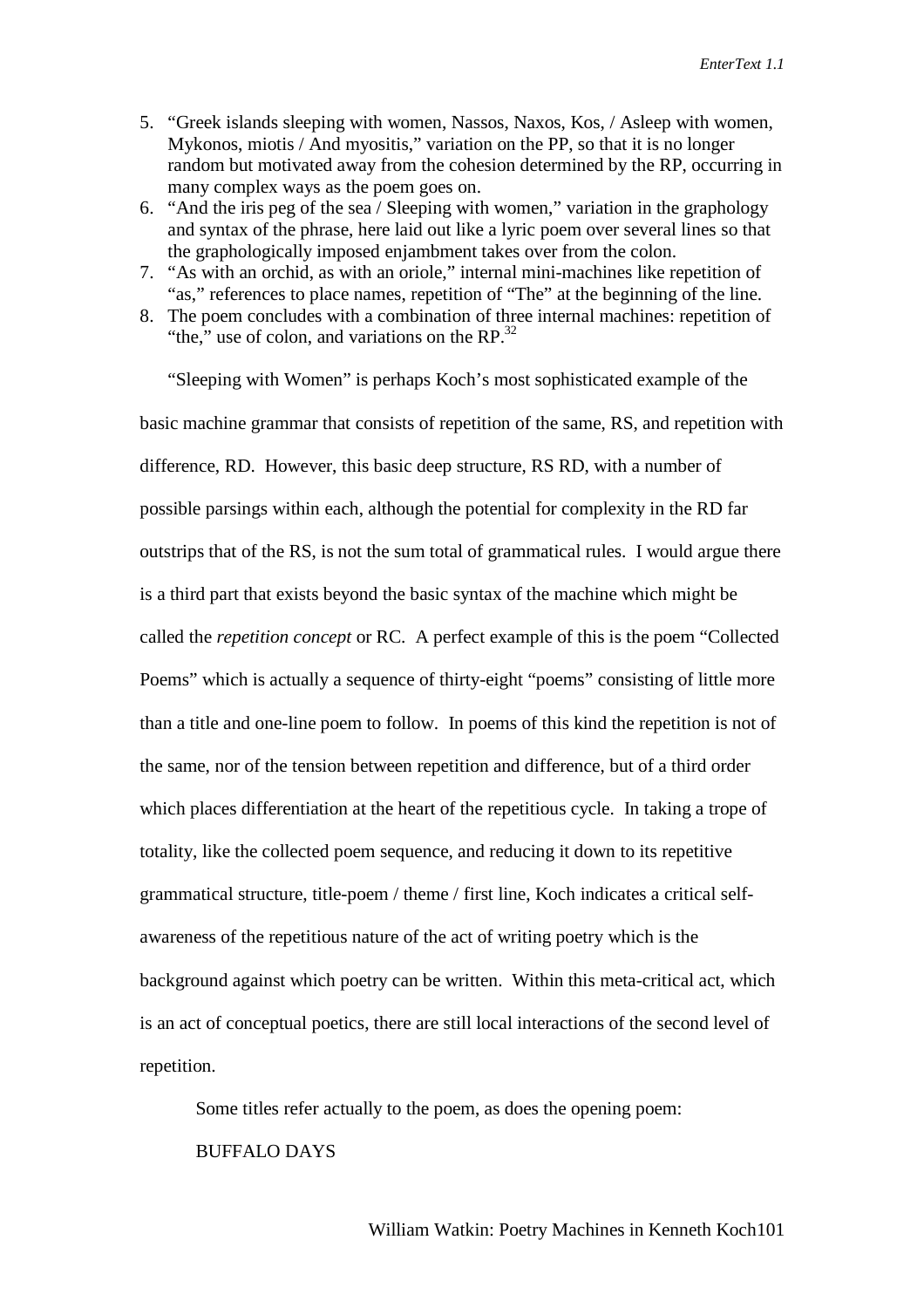I was asleep when you waked up the buffalo. $^{33}$ 

Some relate only by imaginative association, such as

#### GREAT HUMAN VOICES

The starlit voices drop. $34$ 

And some do not relate at all, as in

## PEANUT BUTTER CANDY

Ichthious.35

Clearly, Koch is using a repetitious machine structure to undermine one of the metastructural assumptions behind poetics, that of a particular relationship between title and poem. His poems are so brief that the difference between title and poem is seriously questioned. For example in "The Green Meddler,"

#### THE GREEN MEDDLER

Aged in the fire. $36$ 

the difference between title and poem comes down to basic graphological issues of location, spacing and font, while the final poem,

## ALABAMA

Alahama $1^{37}$ 

eradicates the difference between title and poem altogether.

"Collected Poems" puts the basic grammatical pattern RS RD against the fake backdrop of a meaningful overall pattern of meta-repetition and meta-differentiation. Such a backdrop is a vital component of our experience of reading, both in terms of the differentials and repetitions of each line's status within each individual poem, and also involving the same questions at the larger level of the differentiation involved in the act of collecting poems. This third facet of the poem, the RC, has a paradoxical function in that it exists to show that one poem is not another, while stressing that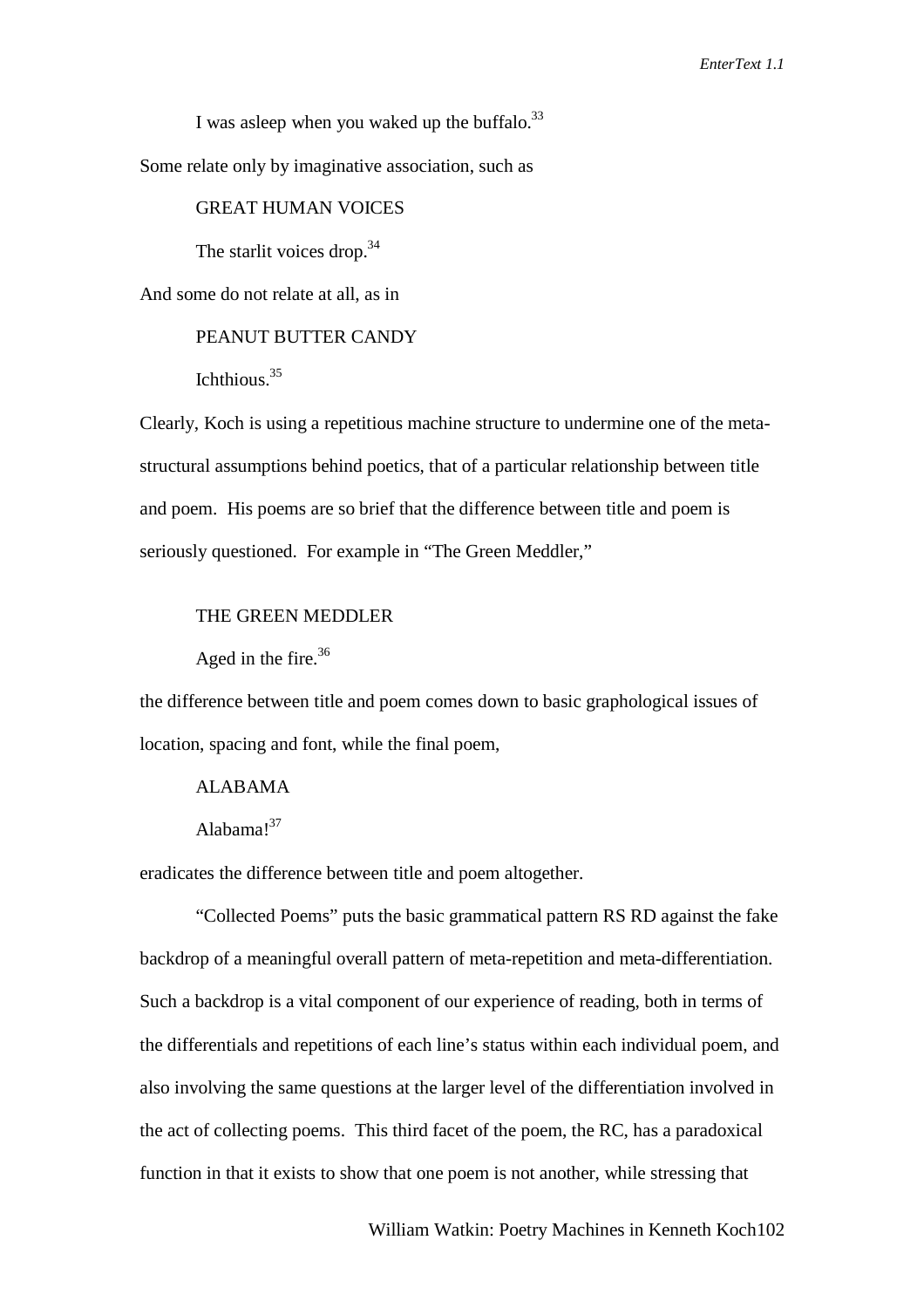although each poem is different they are still all similar in that they are all poems. The RC is, therefore, the facilitator of the complex mix of similarity and difference, not just in poetry but especially so because of the penchant for the selected and collected format, which I have called the basic RS RD pattern. A poem like "Collected Poems" differs from "The Brassiere Factory" because it comes at poetry as a machine not at the surface level of the syntax of repetition, nor the deep level of the grammar of repetition, but at the meta-level of how poetry is, in effect, always a repetitious mechanistic process. One chooses in advance a theme, one indicates it in the title, and one repeats it in further detail in the poem body, often through other machines such as rhythm, rhyme, devices of cohesion like logic or association, and so on.

We now have what I am calling the deep structure of poetry machines. Each machine consists of the following: RS RD RC. Every poetry machine in Koch's poetry has this basic grammar, I would argue: first, examples of repetition of the same words, the same phrase, the same idea; then a series of modifications bringing a certain degree of difference into the repetition; and finally an overall conceptual appreciation of what this means for poetry. It is the final point which is the most important in this instance, however, as it shows Koch is not developing poetry machines as just another mode of poetic expression, but that they are designed to question and criticise the very idea of poetry in a way that is truly avant-garde.

## **Cohesion Machines**

While it is easy to see the significance of poetry machines at the level of linguistics or at the level of literary theory, to relate the two things together so as to fully understand the impact of Koch's work one needs an interim discipline such as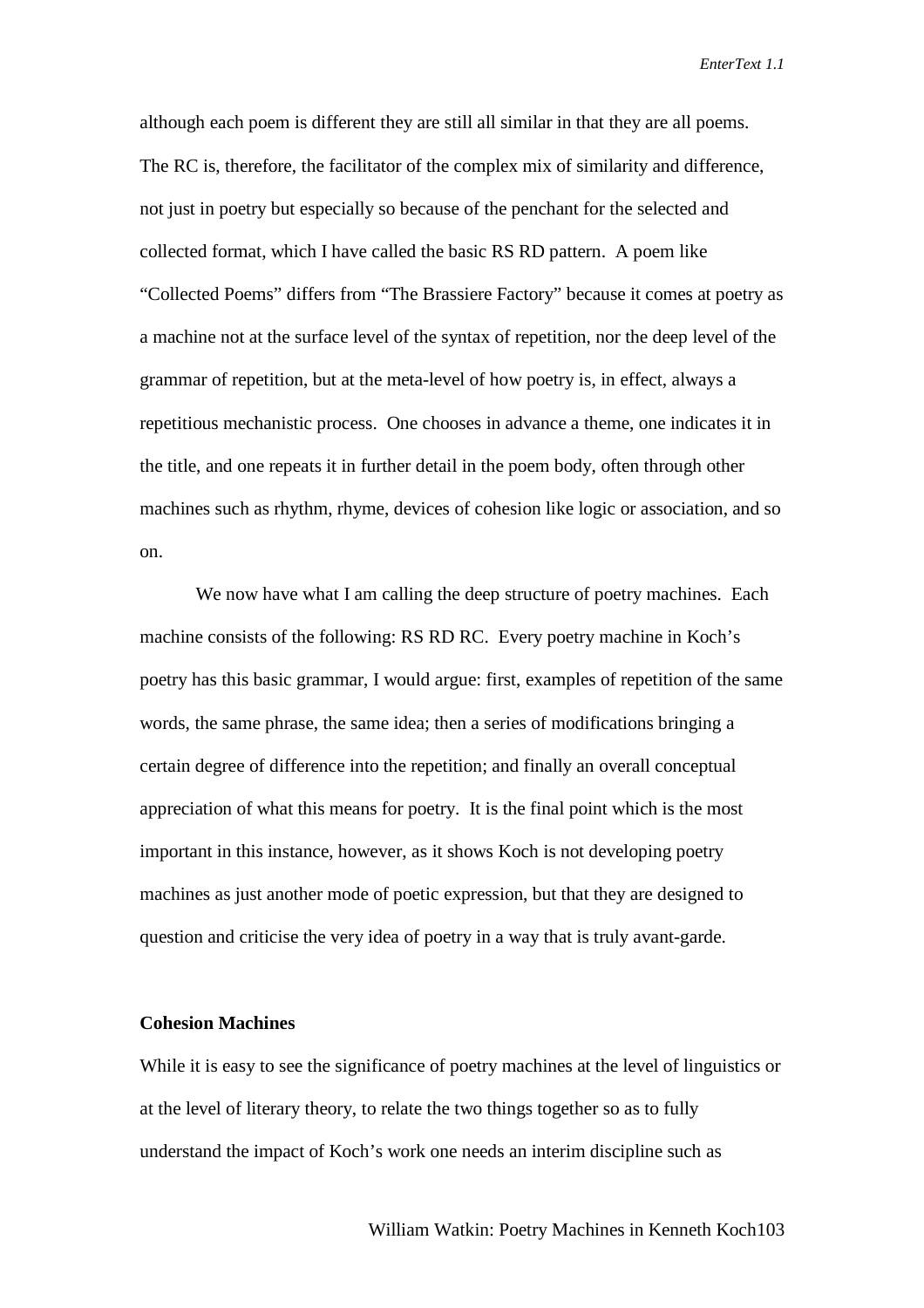stylistics. Stylistics has a number of terms for the modes of repetition in literary texts but they fail in some respects as they are, on the whole, concerned only with cohesion while Koch's use of repetition is always deviant. Still, they are essential tools for understanding repetition in Koch's work and I have already mentioned anaphora, which is an example of the RD part of my grammar. In addition, we must consider Geoffrey Leech's foundational terms *free verbal repetition* and *verbal parallelism*, along with more general stylistic terms such as *parallelism*, *cohesion* and *deviance*.

Leech chooses a quotation from the bible to present his idea of free verbal repetition*,* a passage that resembles very much Koch's repetition of "black" five times: "O my son Absalom, my son, my son Absalom! Would God I had died for thee, O Absalom, my son, my son!"<sup>38</sup> The tension between linguistic superfluity and grammatical significance which such free verbal repetitions show has always been a part of poetry, becoming most formalised in English poetry during the renaissance with the controlled use of rhyme and metre. David's lament for the death of his son, in fact, is an ancient piece of tribal art, going back to the earliest origins of poetic expression: the repetition of the names of the dead over their graves to give them a brief, extra life in language. In relation to this, Leech's comments on free verbal repetition are illuminating and misguided at one and the same time. He suggests that such "superfluity of expression…runs counter to one strongly held tenet of poetic composition: that to compress, to say much in little, is the means to poetic intensity, and the mark of great poetry,<sup>39</sup> but adds that it is okay in this instance for the expression not to be "great" because the "repetition is almost involuntary to a person in a state of extreme emotional excitation."40 As excitement has always been an important part of Koch's aesthetic we can assume that he was similarly excited when he wrote "Parallel excursion. O black black black black black." However, Koch's line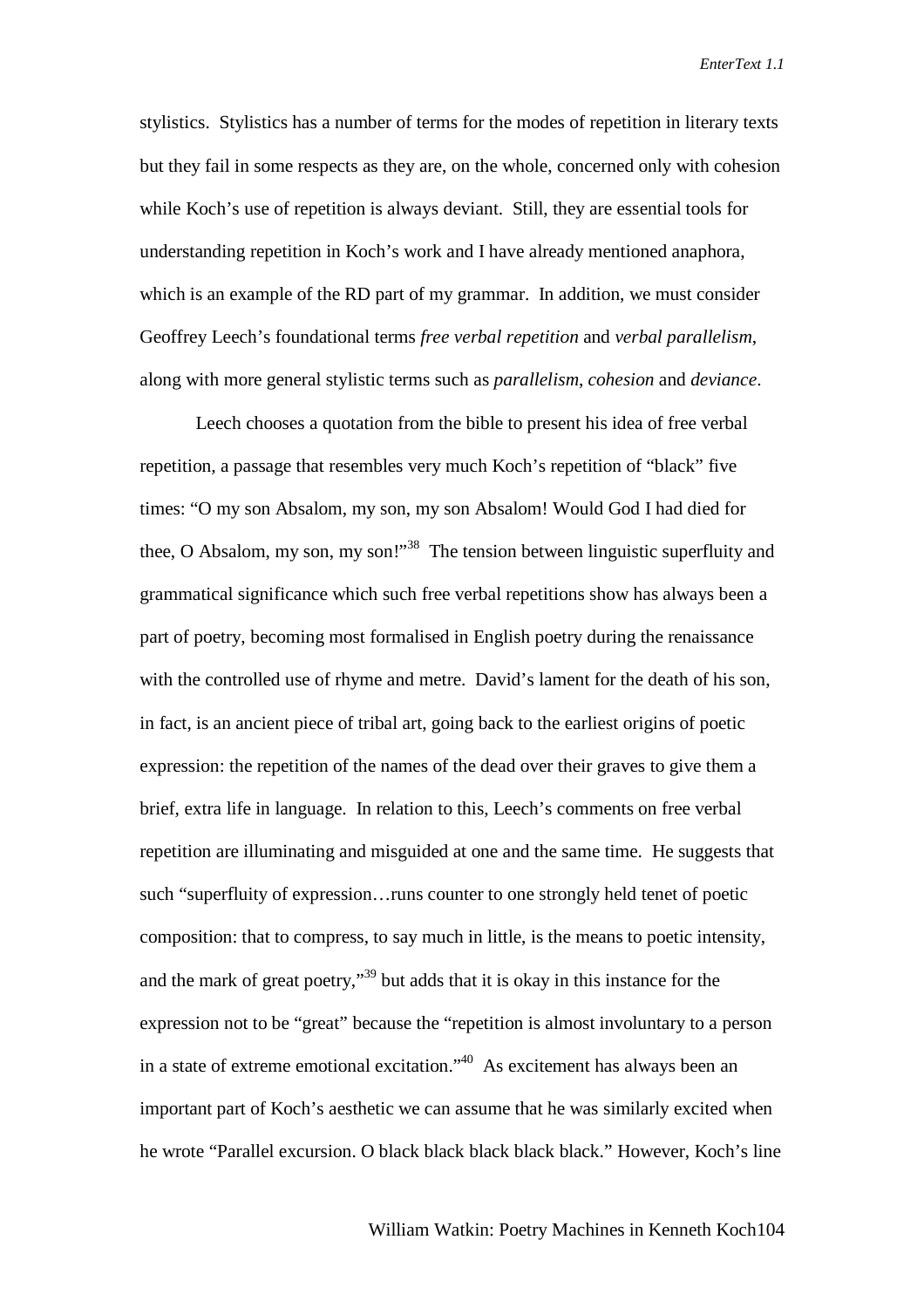also illustrates another facet of free verbal repetition, not that the poet can't do any better, but rather that language can't, as Leech begrudgingly notes: "In a way, saying the same thing over and over is a reflection on the inadequacy of language to express what you have to express 'in one go." $,41$ 

Clearly, linguistically, there are two types of poetic repetition and Koch's line hints at, maybe even mocks, Leech's classic differentiation between free verbal repetition and parallelism. Koch starts with a "parallel" excursion yet what follows is not an example of parallelism. Parallelism is the result of deviation from ordinary speech, with poetry being a set of rules which provide the so-called "warranty for a deviation."<sup>42</sup> Deviation for linguistics is a break in the normal flow of the processes of communication, opening a gap in comprehension. The gap is, in the first instance, at the semantic level that in linguistics does not suggest a gap in the meaning of the text but a gap in the grammaticality of the text. Deviation *foregrounds* certain elements of difference; repetition, on the other hand, foregrounds the very opposite elements in a poem, emphasising extra regularities within the text, rather than extra irregularities, so that when a poet is offered a number of options they always choose the same one. Parallelism differs from free verbal repetition because it is a repetition of rules or a poetic "deep structure," not the material repetition we poeticians call semiotics, and in this sense, poetically, it is "better" as there is more tension in parallelism between grammar and semiotics than in free verbal repetition. Parallelism foregrounds semiotics to such an extent that it goes deep, becomes a rule that allows one to segment the language in a way that differs from grammar. In effect, it competes with grammar, coming close to Koch's dream of a "poetry language," but it remains grammatical in every sense of the word as it copies grammar's deepest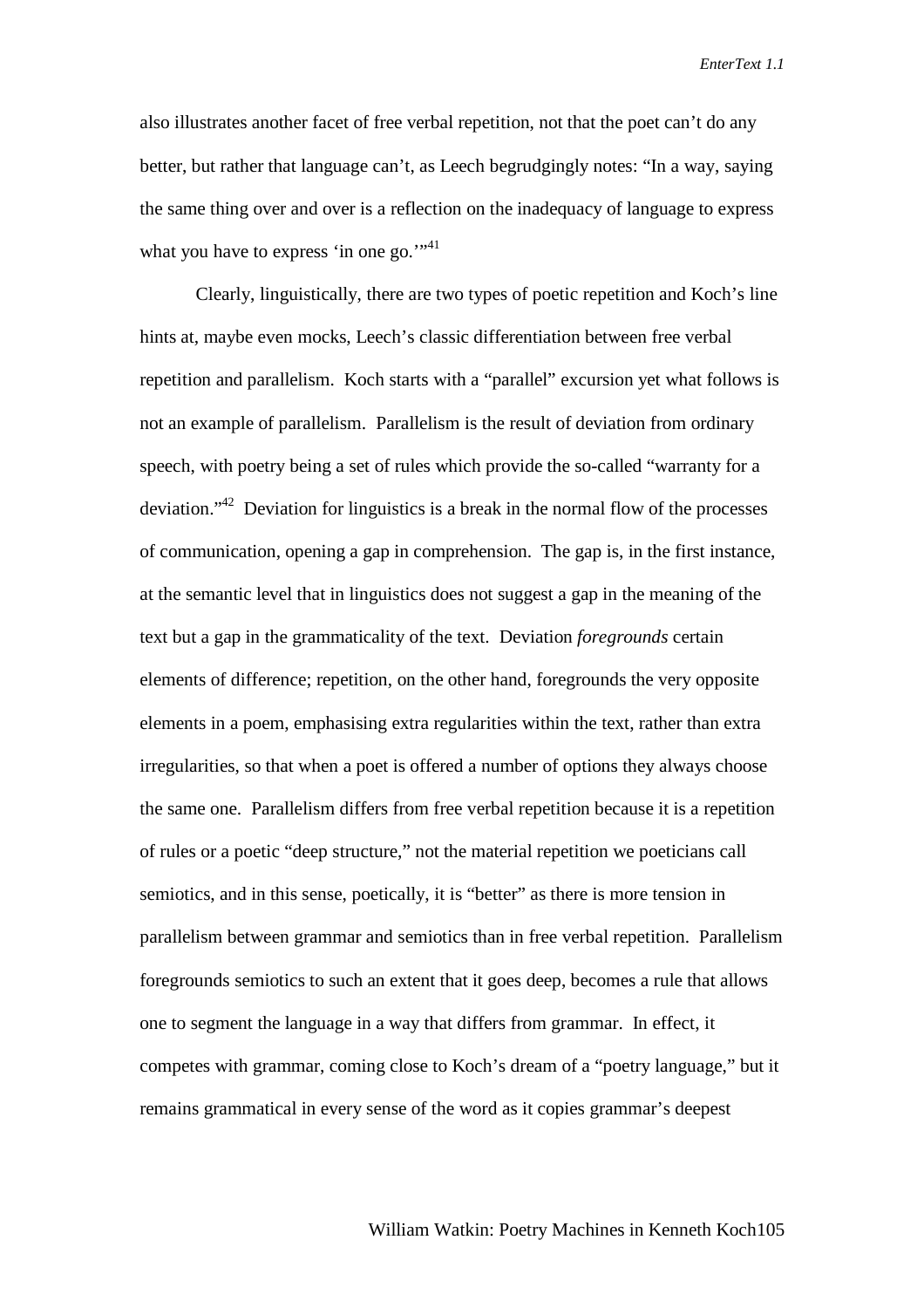structure, which is the desire to structure in accordance with certain rules of division and concatenation.

Koch's repetition, along with that of David, would seem on the surface not to be a parallel excursion but an excursion from the parallel. In a sense both texts foreground a poetic/repetitious deviation and so they both suffer from a semantic deficit. Free verbal repetition, then, is subject to a powerful rule: linguistic superfluity results in semantic deficiency. Replace the term "superfluity" with "excess" and one can see that free verbal repetition is tantamount to poetic deconstruction. Such a form of repetition is the exception that proves the rule of parallelism, the ungrammatical aspect that justifies parallelism as a form of poetic grammar. However, Koch talks of a *parallel* excursion and, in repeating "black" five times, he hints at how free verbal repetition can become parallelism. If free verbal repetition becomes the norm, then it becomes a law of repetitious parallelism which Leech names verbal parallelism, so that when the poet is confronted with a new option to repeat, and in poetry that is basically when the poet is given the option to write poetry, they choose in each case to repeat the same thing rather than another thing encased in the same rule.

In terms of "Sleeping with Women," for example, we have a perfect example of the median or liminal mode of repetition so carefully exploited in Koch's work. The exact repetition of the phrase is free verbal repetition while the repetition of the two phrases linked/separated by the colon would be an example of parallelism*.* However, what is most common is the way in which the unit of repetition is used structurally to generate various meanings stemming from differentiation, so that the same words are repeated as a kind of rhythm to make the confusing deviations cohere. Leech expresses well the substance of this kind of repetition when he notes, "Verbal parallelism resembles free verbal repetition in that it is *physically* sensible—i.e.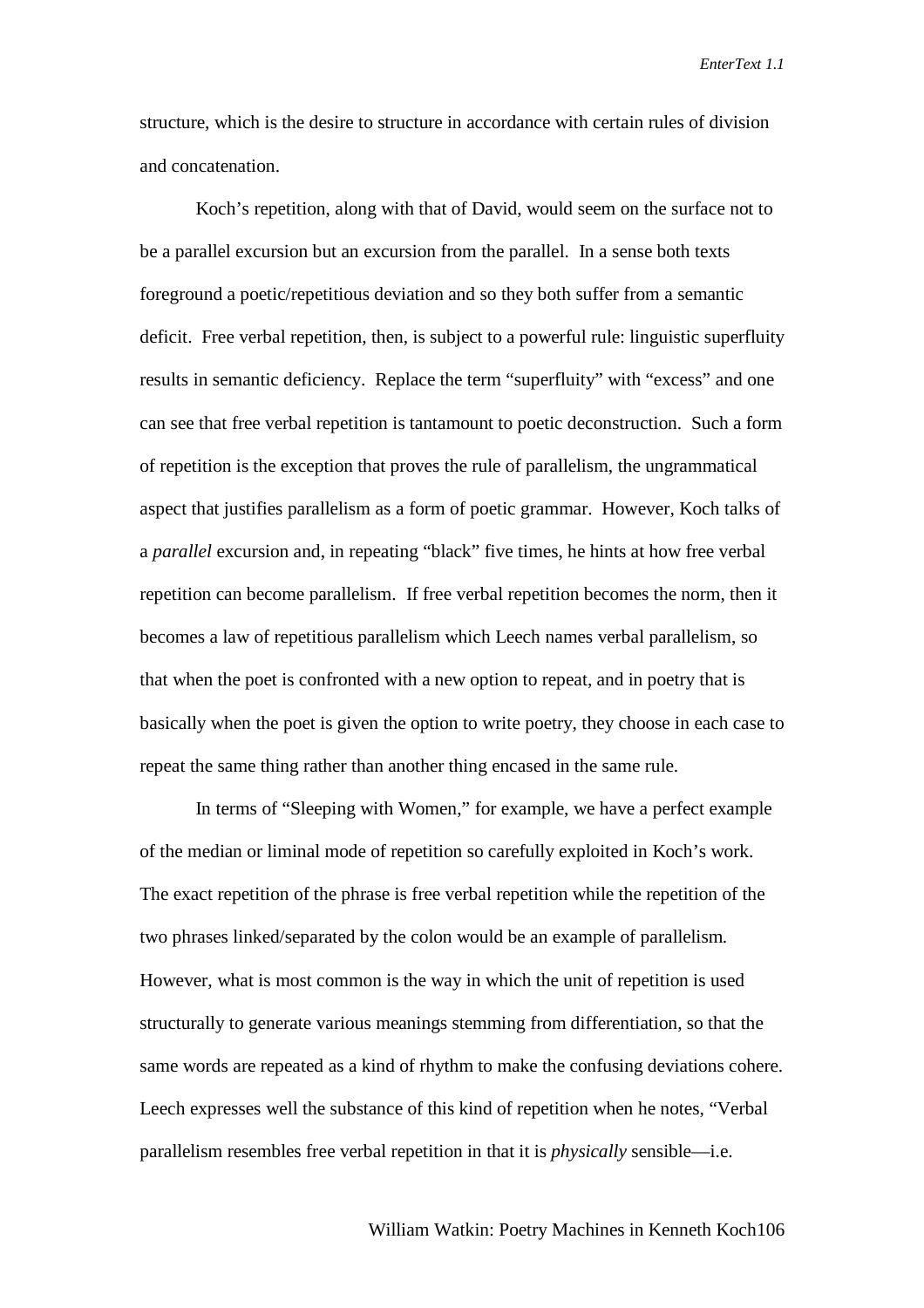audible to the listener, and visible to the reader,<sup>43</sup> however he manifestly fails to see the implications of such a method of cohesion. Verbal parallelism undermines the basic unit of repetition, RS, through its use of difference, yet it also questions the most general unit of repetition, RC, by always introducing a very basic repetition into the larger parallelism of the text as a whole. Again I may note how deconstructive this is, for if the many linguists and philosophers who have noticed the tension in poetry between the material cohesion and the overall coherent meaning of the text are right, then the reasoning behind Koch's favouring of verbal parallelism is clear. Verbal parallelism brings together repetition and difference at the sensible level, in a way that undermines both ideas at the conceptual level represented by such a poem as "Collected Poems", an attack which goes to the very heart of the basic assumptions of cohesion and coherence in language.

Stylistics is too simplistic conceptually to understand the implications of many of the effects it notes in literature, and yet without its analysis literary criticism's view of literature seems amateurish and incomplete. However, place the two disciplines together in this instance and we can see that the very devices which would seem to be designed for cohesion in Koch's work, which is otherwise very deviant in terms of poetic expectation, allow for an even greater deviance. Free verbal repetition, the RS of machine grammar, undermines the semantic level of poetry by an excess of sensible material, which also reminds the reader that this is, basically, what characterises all poetry. Poetic language emphasises materiality through repetitious patternings and deviation from the ordinary patterns of speech; Koch merely pushes this to its logical extreme. In contrast, parallelism, RC, suggests that such excessive patterning exists even at the most differential levels of poetry not in the area of the material of poetic language, but at the very heart of the existence of poetry as such.

#### William Watkin: Poetry Machines in Kenneth Koch107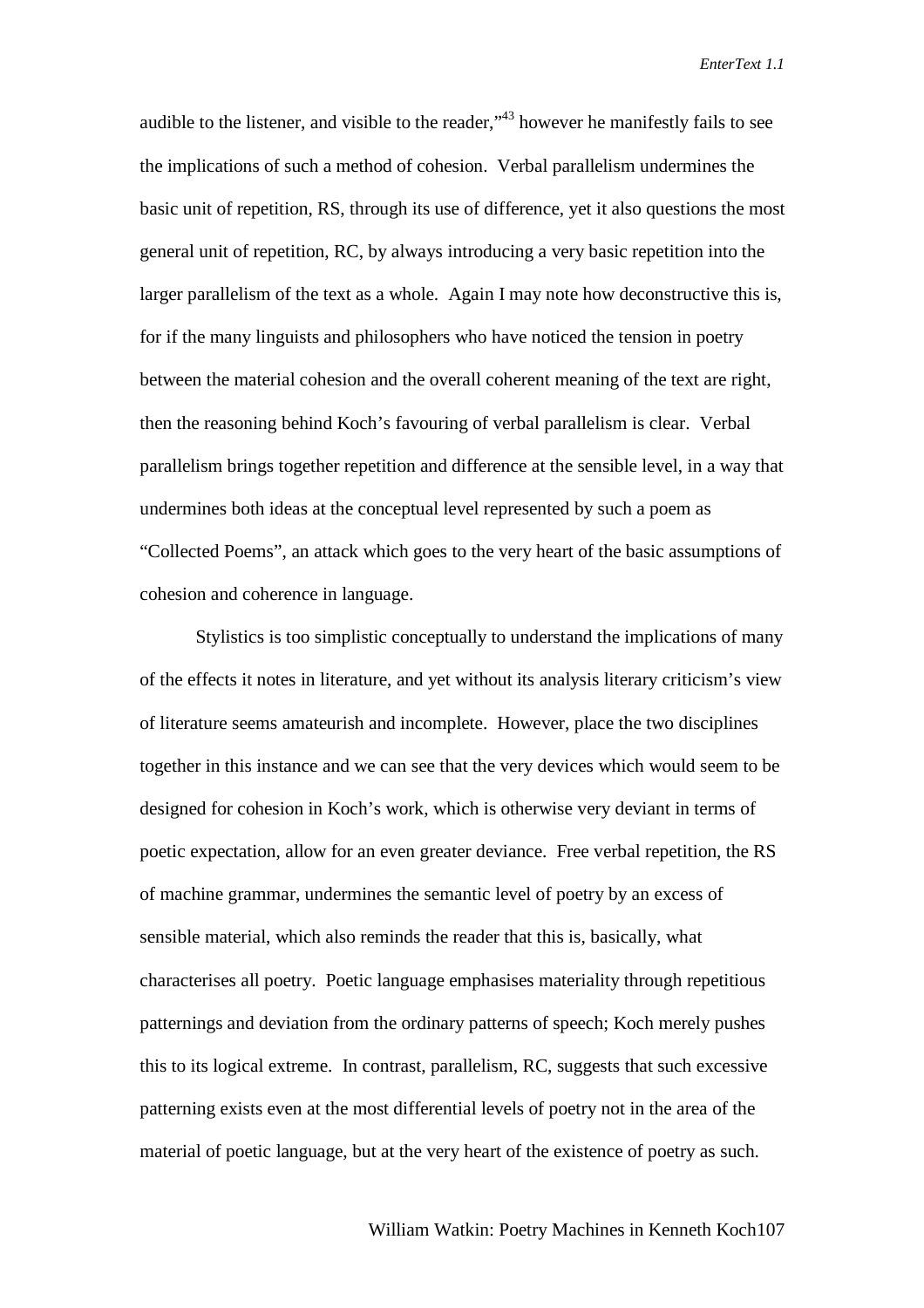Yet, most important is the mid-way verbal parallelism that combines material excess with conceptual cohesion. In doing so it indicates that repetition as such must always be differential, each "black" each "sleeping with women" is not the same. However, it also shows that even at the level of greatest differentiation, say between one poem and another in a poet's "Collected Poems," there is a very basic repetition. To put it simply, when Koch is repeating in the most simple way he is deviating from the standard ideas of poetry. What one finds, then, in Koch's machine grammar, RS RD RC, is in fact an act of *deviation as cohesion* that is truly radical and might be called the typical pattern of avant-garde poetics.

## **Patterning Machines: Towards an Avant-Garde Prosody**

In traditional prosody, of which Koch is aware, there are three basic methods of sensible patterning: rhythm, rhyme, and spacing. Each of these is absolutely determined by repetition of the same *and* repetition as difference, the first two parts of machine grammar. Rhythm repeats the same stresses in a regular pattern called metre, rhyme repeats the same sound at the stage of the final syllable of a line, and lineation (imposed space at the end and so between lines) makes sure this happens after the same number of syllables, as well as organising complex variations of this. Yet, metre is a function of the mind which recognises regularity of stress through the regularity of non-stress in a binary fashion.<sup>44</sup> While all speech has stress, metre organises stress into an abstract pattern of similarity and difference. Rhyme meanwhile produces two exact sensible repetitions with divergent meanings, which means that repetition occurs at the sensible level and difference at the super-sensible or cognitive level. Finally, spacing orchestrates this at the purely material level,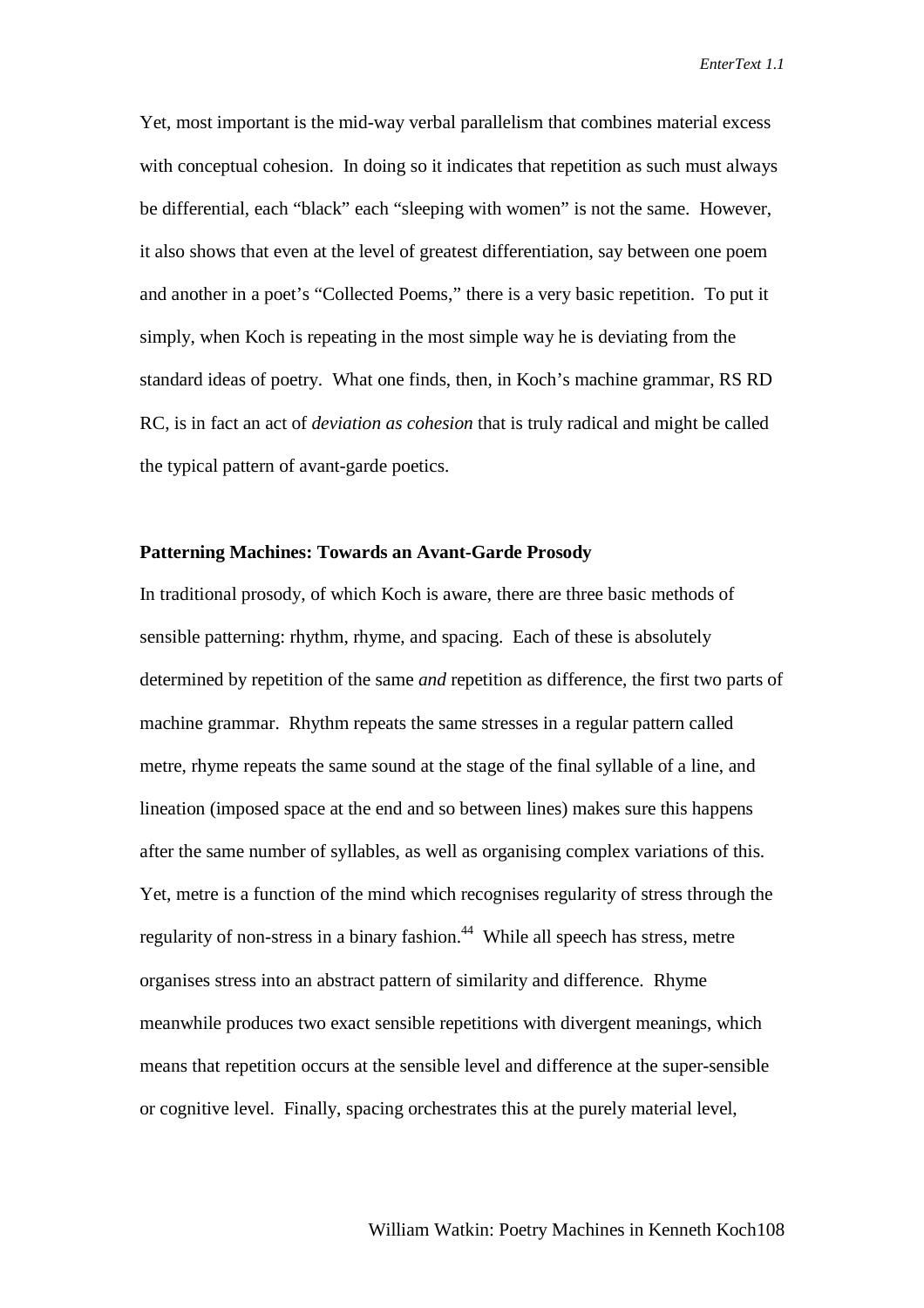distinguishing what is poetry from what is not in many ways too complex to consider here.

What is patterning but an expectation of repetition? Nevertheless, what is repetition without difference? All attention to patterning in poetry studies has tended to place the deviation of patterning at the level of actual deviations from the pattern: an extra syllable, a half rhyme, enjambment. What poetry machines do is draw attention to the difference at the heart of all repetition, or the deviation fundamental to the pattern. Deleuze's *Difference and Repetition*, effectively rewritten in *Anti-Oedipus*, makes just this point while going on to suggest that such a combination of repetition and difference produces a binary flow system common to all human beings or desiring machines.<sup>45</sup> Meanwhile, Derrida, who begins his influential collection *Margins of Philosophy* with an essay on *différance* and ends it with an essay on iteration/repetition, comes at the problem from another direction. He suggests that at the heart of every differentiation, every singular expression, there is an opportunity to defer truth, to have that original phrase repeated later in the mouth of someone else far from the original intended meaning of the piece.<sup>46</sup> Both philosophers are basically talking about a poeticisation of existence. The difference at the heart of every repetition means subjects always differ from their sense of themselves, undermining the ability of the subject ever to repeat in language his or her true being. At the same time, the repetition at the heart of every difference means that each act of representing truth by representing it as different from another truth results in an endless machine of iteration and repetition of the words, irrespective of the presence of the original meaning. Koch's poetry machines are the beginning of the return of these poetic ideas back to a deviant, post-significant, avant-garde poetry. However, is it feasible to talk of poetry machines in the terms of traditional prosody; is there evidence of

William Watkin: Poetry Machines in Kenneth Koch109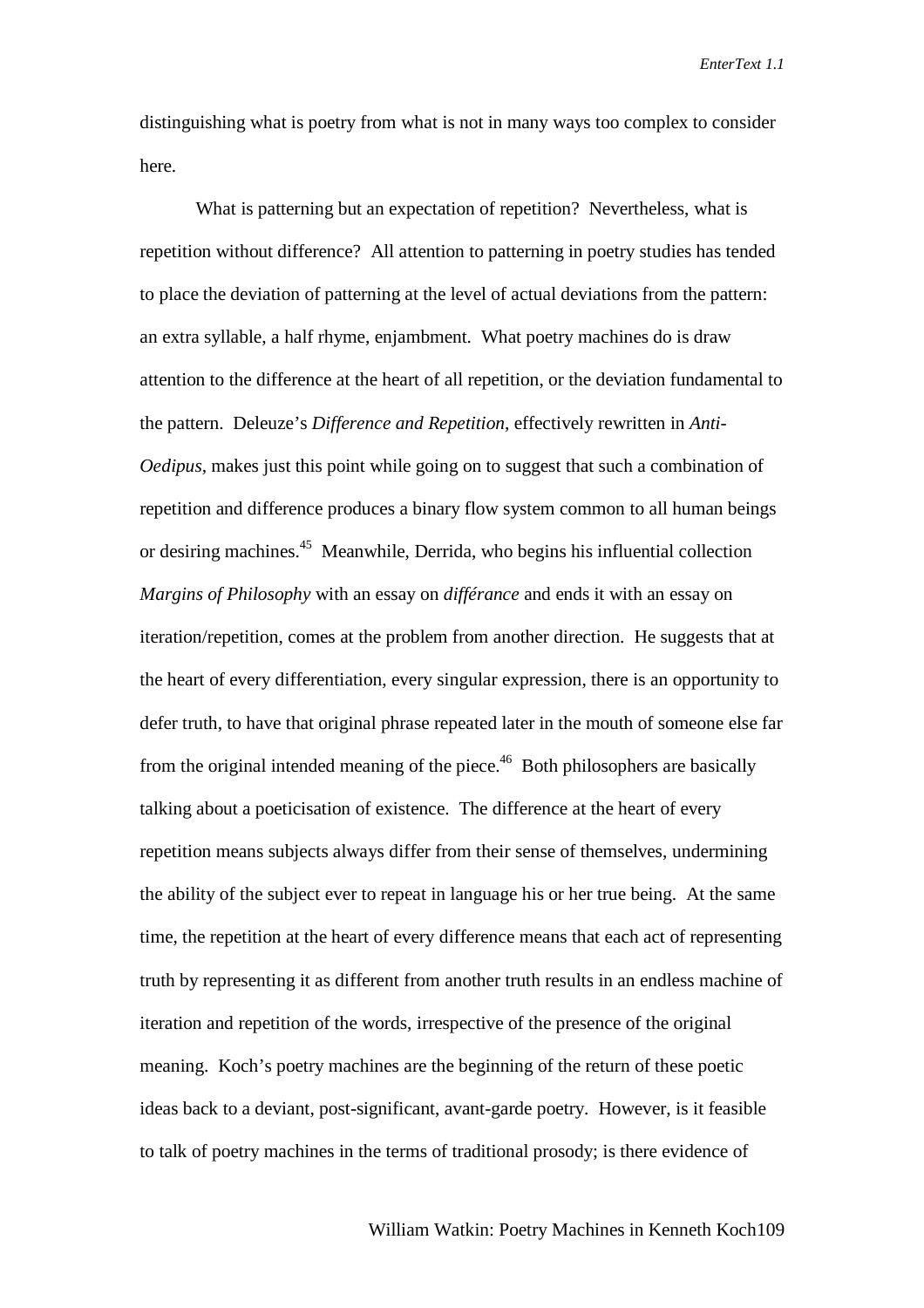rhythm, rhyme and spacing in any of Koch's poetry machines, which still retains that radical, ontological questioning of the poetic, typical of avant-gardism and poststructural philosophy? It is a very big question but I would like to close in suggesting possible future avenues for investigation of this issue.

In terms of rhythm, one ought not to look, in poetry machines, for a traditional patterning nor a distribution across traditional units of syllable or measure. Instead, one ought to search for a new concept of what a pattern is, or patterning at the conceptual level, and how this concept is distributed at the sensible level. I have already noted that "The Brassiere Factory" has a stress pattern of seven, which comes from a patterning of *events* based on verbal parallelism produced by the initial machine phrase. I would call this mode of measure *non-linear measure*, or a mode of measuring not restricted to line-by-line counting and comparing. There are a number of examples of this kind of measure in the New York School poetry. Koch generally uses *phrase measure*, but there is also *word measure*, *line measure* (different from linear measure in that each line is a unit) and *sentence measure*.

If, in Koch's avant-garde prosody, measure is literally conceptual and marked by the counting of the instances of the occurrence of the *machine* behind the poem, then rhyme is his use of sensible repetition with differential meaning. Rhyme is traditionally a repetition of sound with a phonetic differential built in. Often the aim is consonance of semantics within divergent words suggested by consonance at the sensible or semiotic level. Koch's rhyme works in quite the opposite way. He repeats not phonetic sounds but the whole word or phrase. The sensible aspect of such repetition still exists at the aural level; if you say the same word over and over it will always sound the same, but its real sensible impact is at the visual level. You tend to *see* black repeated five times before you conceive that this could be a form of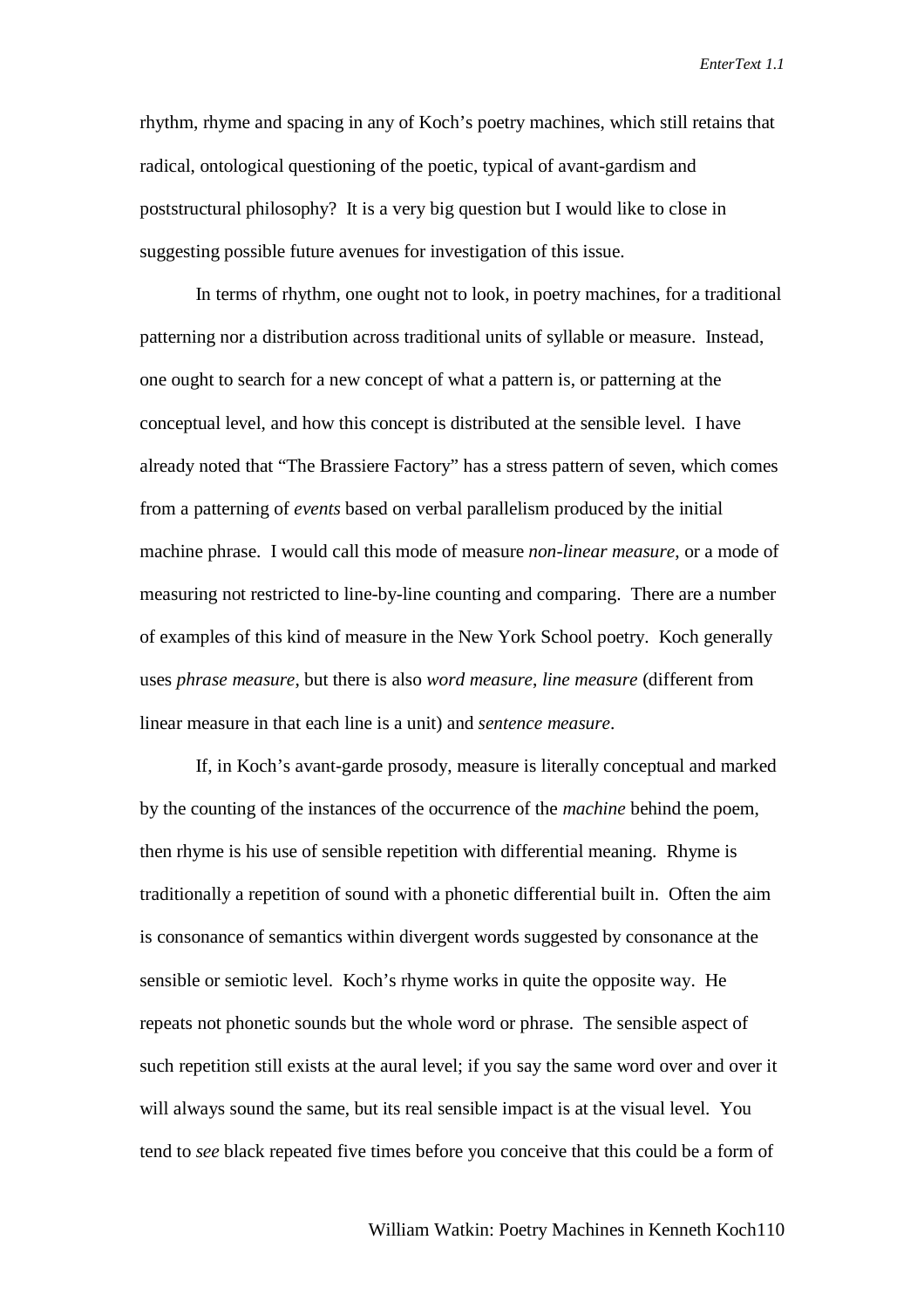rhyme. This sensible consonance exists, however, not to produce semantic consonance but rather semantic development and deviance. Instead of repeating the same sounds to produce semantic similarity in difference, poetry machines open up a semantic gap within the word or phrase, which is basic post-structural linguistics. While the meaning of a word might be fixed culturally, one cannot guarantee that in each usage of the word the same meaning will be reproduced. Sometimes black *is* black, at other times it is just the sound "black" or the overall concept of nouns such as "black."

Finally, spacing: Koch uses line-breaks in a challenging way and sometimes he does not use them at all, but innovations at the level of lineation are as much a part of traditional prosody as they are a part of an avant-garde prosody. Where poetry machines innovate spatially is at the level of what I would call semantic-conceptual spacing. I have already noted that rhythm occurs at the level of the mind, which suggests that all patterning is conceptual. In the same way as the mind conceives of gaps between words in speech when in truth there aren't any,  $47$  so the mind conceives of regular patterns in verse. In avant-garde poetry there are similarly false divisions; spaces which the mind imposes on the text. These consist of various differentiations and divisions, this being the basic function of all spacing. Within the poetry machine there is the conceptual space of RS where the mind imposes a division between the first "black" and the second. Both "black"s are in fact the same, which is why they are RS, but for RS to exist, RD must also be present. Without a concept of differentiation, as I have mentioned in relation to Deleuze, one cannot have a concept of repetition. There must be a kernel of difference between each repetition event for us to be aware that the same thing is happening over and over, and not just during an extended single instance. In a sense, it is like speech perception; false gaps are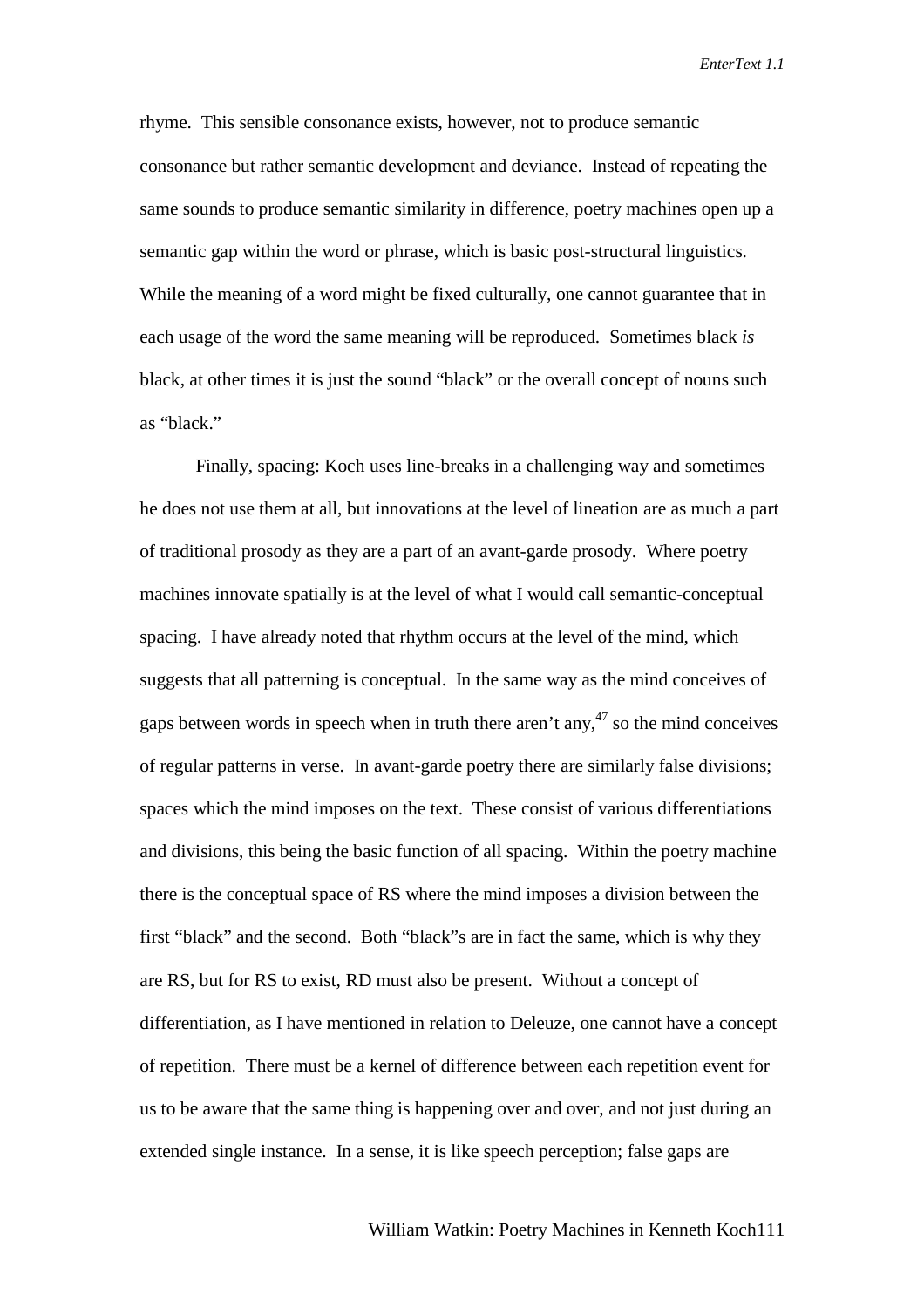imposed to differentiate the individual instances of repetition of the same thing. The sound "black" in speech is matched by the idea of black in the poem. At the level of RD it is somewhat easier to see the spacing. With each "black" a differing sense of the word is developed, meaning that each of the five blacks has a different textual meaning. Such semantic differentiation within semantic repetition is one of Koch's major breakthroughs.

Koch, like many members of the avant-garde, is not a semantically coherent poet and so there is a third gap that one might call the internal break, to contrast with the external break of lineation. The line break interposes the semiotic at the expense of the semantic, as Agamben shows,<sup>48</sup> and so the lack of semantic continuity within a Koch poem does the same. As I have noted the process of cohesion which poetry machines bring about is generally at the expense of coherence in meaning, and this becomes one of the meanings of a poem constructed by machine. Thus, the cohesive power of the poetry machine is meant to undermine critically our assumptions as to the power of formal cohesiveness to provide semantic significance. Yet, poetry machines can also generate new semantic avenues once they have broken the poem away from a traditional "patterning" of logical meaning. One might also mention a fourth possible spacing that we saw in "Collected Poems," which is spacing at the RC or conceptual level. If the other three forms of spacing question division and relation at the semiotic and semantic levels, spacing at the conceptual level has a wider field of vision, questioning spacing between poems, collections, even poets themselves.

These can only be tentative suggestions at this stage but in conclusion one can say that Koch's "poetry machines" are an overlooked but major contribution to the tradition of avant-garde aesthetic critique. They question poetic agency and representation in a clear and systematic fashion, while suggesting innovative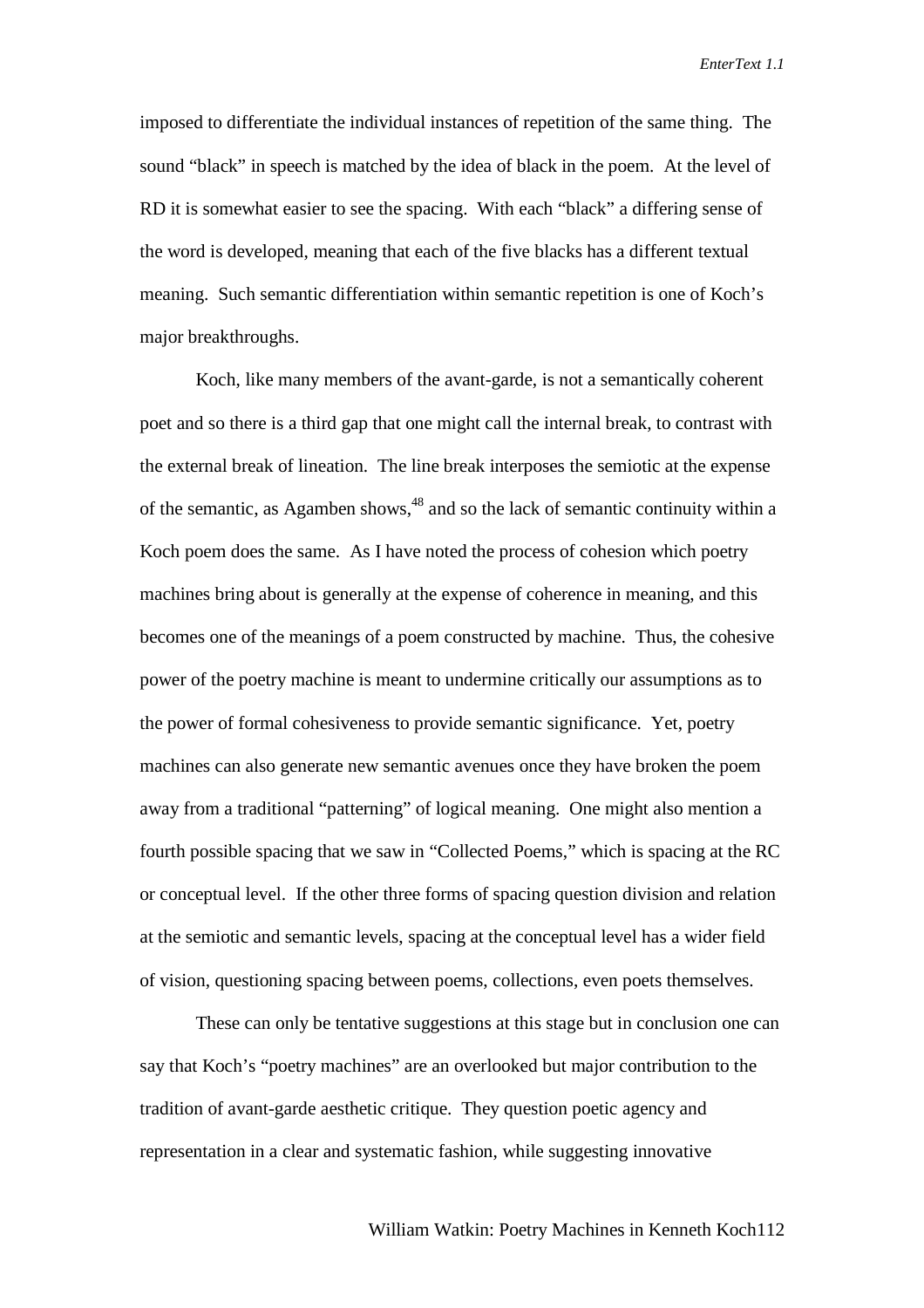directions for a future, post-avant-garde poetics. While they are critical of postpattern poetic ideologies, ostensibly Romantic ideologies, they also propose a new act of critical patterning, which could be termed an avant-garde prosody. In innovating patterning at the level of repetition of stress, repetition of sound, and repetition of spacing, they move towards poetic patterning in a post-pattern age. These patterns cannot be, in all conscience, new forms of patterning as this is not in keeping with the avant-garde project of critique; instead, such patterns could be termed, in the first instance, examples of the pattern of no-pattern. By this I do not mean chaos, but a patterning at the conceptual level of the blindspots and failings of patterning in terms of semiotics and semantics. Koch's poetry machines, in using cohesion to undermine coherence and a lack of coherence as a critical mode of cohesion, produce a systematic and mechanistic critical system. This system is a poetic machine, because it makes poems mechanistic, but it is also a critical machine. Whether or not the poetic avant-garde in the future will adopt poetry machines is impossible to say, but it is clear that this simple construct of Koch's ought to place him at the centre of contemporary literary studies, for not only has he produced a patterning machine of interest to those critical of non-deviant poetics, but he has also produced a new form of prosody that will be of interest to traditional rhetoricians and linguistics for decades to come.

#### **Notes**

<sup>1.</sup> Kenneth Koch, *Making Your Own Days* (New York: Touchstone, 1998) 91.

<sup>2.</sup> The original "members" of the New York School numbered six: John Ashbery, Frank O'Hara, Kenneth Koch, James Schuyler, Harry Mathews and Barbara Guest, although by the time of John Bernard Myers' collection of 1969 there were nine. Of these, the first four are the really significant figures. Mathew's interest in poetry was diminished by his commitment to OuLiPo and his experimental prose works, and Guest was really only ever a satellite member whose aesthetic has increasingly been towards the objective/modernist tradition of American poetry not the playful postmodernism typical of the New York School. Of the central four, Koch has not only been written on the least, he has hardly ever been written on, and yet his importance within the school and in his own right cannot be overestimated.

<sup>3.</sup> Kenneth Koch, *Seasons on Earth* (New York: Penguin, 1987) 7.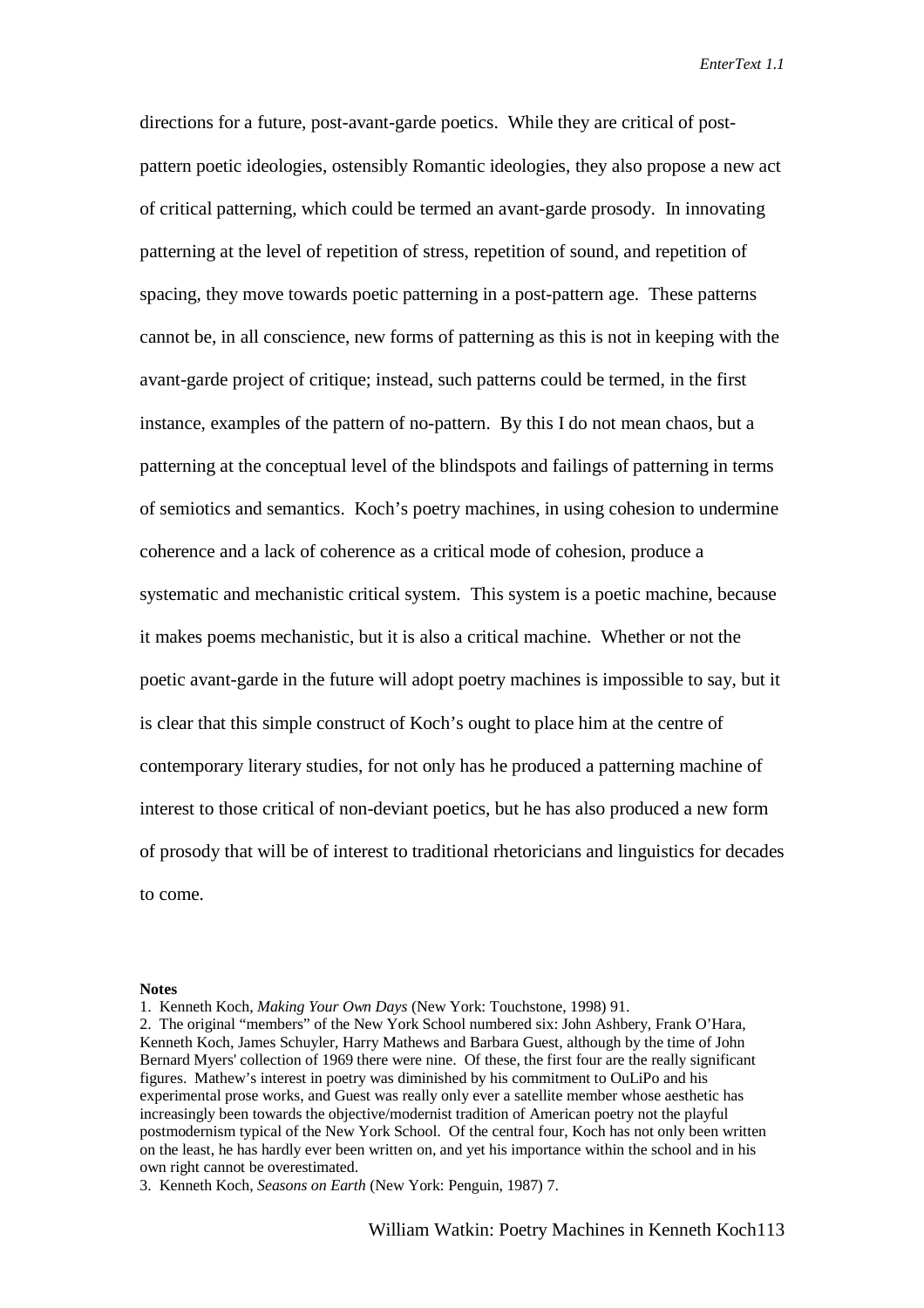4. Rejection is one of a number of basic characteristics given to the avant-garde artist in Poggioli's seminal, but deeply flawed, *The Theory of the Avant-Garde* (Cambridge, MA: The Bellknap Press of Harvard University Press, 1968).

5. Roussel's own description of this method *(procédé)* is fascinating: "I chose two almost identical words (reminiscent of metagrams). For example, *billard* [billiard table] and *pillard* [plunderer]. To these I added similar words capable of two different meanings, thus obtaining two identical phrases... 1. *Les lettres du blanc sur les bandes du vieux billard*...[The white letters on the cushions of the old billiard table...], 2. *Les lettres du blanc sur les bandes du vieux pillard*...[The white man's letters on the hordes of the old plunderer...]" Raymond Roussel, *How I Wrote Certain of My Books* (trans. Trevor Winkfield, New York: Sun, 1977). The two homonymical phrases were then made into the first and last sentence of a narrative, creating a machine generating the passage from the meaning of one to the alternative meaning of the other. This, of course, works better in French which is much more homonymical than English is for example.

6. For a full explanation and analysis see Maurice Nadeau, *The History of Surrealism* (trans. Richard Howard, London: Plantin Publishers, 1987) 183-87.

7. The definition of schizophrenia has never been straightforward and uncontroversial but here I refer to two versions of schizophrenia as it is used in literary theory. The first is the endpoint of glossolalia or nonsense speech, something which the New York School have been accused of indulging in. Julia Kristeva, in her study of avant-garde and deviant poetics, *Revolution in Poetic Language* (trans. Margaret Waller, New York: Columbia University Press, 1984), notes that while the undermining of rationality in art is a good thing, if it is allowed to pursue this "semiotic" plan it will become the speech of schizophrenics. Hers is a linguistic view of language and means simply utterances that cannot be made to concatenate in any way. Deleuze and Guattari, however, would encourage schizophrenia. They talk of it being the body without organs: "In order to resist organ-machines, the body without organs presents its smooth, slippery, opaque, taut surface as a barrier. In order to resist linked, connected, and interrupted flows, it sets up a counterflow of amorphous, undifferentiated fluid. In order to resist using words composed of articulated phonetic units, it utters only gasps and cries that are sheer unarticulated blocks of sound." Phillipe Deleuze and Félix Guattari, *Anti-Oedipus: Capitalism and Schizophrenia* (trans. Robert Hurley, Mark Seem and Helen R. Lane, London: Athlone Press, 1990) 9. Taking schizophrenia to be a resistance to division and differentiation, they see in the illness a metaphor for revolution against the obsessive processes of division that typify capitalism. 8. Peter Burger, *Theory of the Avant-Garde* (trans. Michael Shaw, Manchester: Manchester University Press, 1984) 54.

9. As Wordsworth and Coleridge might put it: two years before, Koch saw the box of bras with merely the "aggregating" power of his fancy, but now as he writes the poem he is able to see the bras through the "transformative" power of his imagination.

10. Kenneth Koch, *Thank You, and other Poems* (New York: Grove Press, 1962) 11.

11. Lyotard is the most important modern philosopher of the event, which can be clumsily described as the irreducibility of the occurrence coupled with a realisation that this irreducibility cannot be described as it cannot be reduced in any form of representation and remain an event. Taking his lead from Edmund Burke's *A Philosophical Enquiry into the Origin of our Ideas of the Sublime and Beautiful* (Oxford: Oxford University Press, 1990), Lyotard talks of the event as the "that it happens": "That it happens 'precedes,' precedes itself, because 'that it happens' is the question relevant as the event, and it then pertains to the event that has just happened. The event happens as a question mark 'before' happening as a question. *It happens* is rather 'in the first place' *is it happening, is this it, is it possible?* Only 'then' is any mark determined by the questioning: is this or that happening, is it this or something else, it is possible that this or that?" Jean-François Lyotard, *The Inhuman: Reflections on Time* (trans. Geoffrey Bennington and Rachel Bowlby, Cambridge: Polity Press, 1991) 90.

12. The machine *event* needs to be carefully differentiated from the machine *phrase*. The machine event is each individual occurrence of repetition in the text based on the machine phrase. The machine phrase is, instead, the specific features held within the phrase whose repetition will allow one to notice that a machine event has happened.

13. Koch, *Thank You,* 11.

14. Ibid.

15. Ibid.

16. The PP allows him to play with the arms, producing associative meanings related to arms, meanings that relate to the act of being linked, and semiotic "meanings" from the repetitious assonance of the phrase. The NP is greatly reduced, just a "we," but is actually the heart of the poem which is, as we saw, about love and freedom, so that one can see that in this context "we" means both the two of us together and, by implication, us against them. Finally, the VP, which can be further parsed into V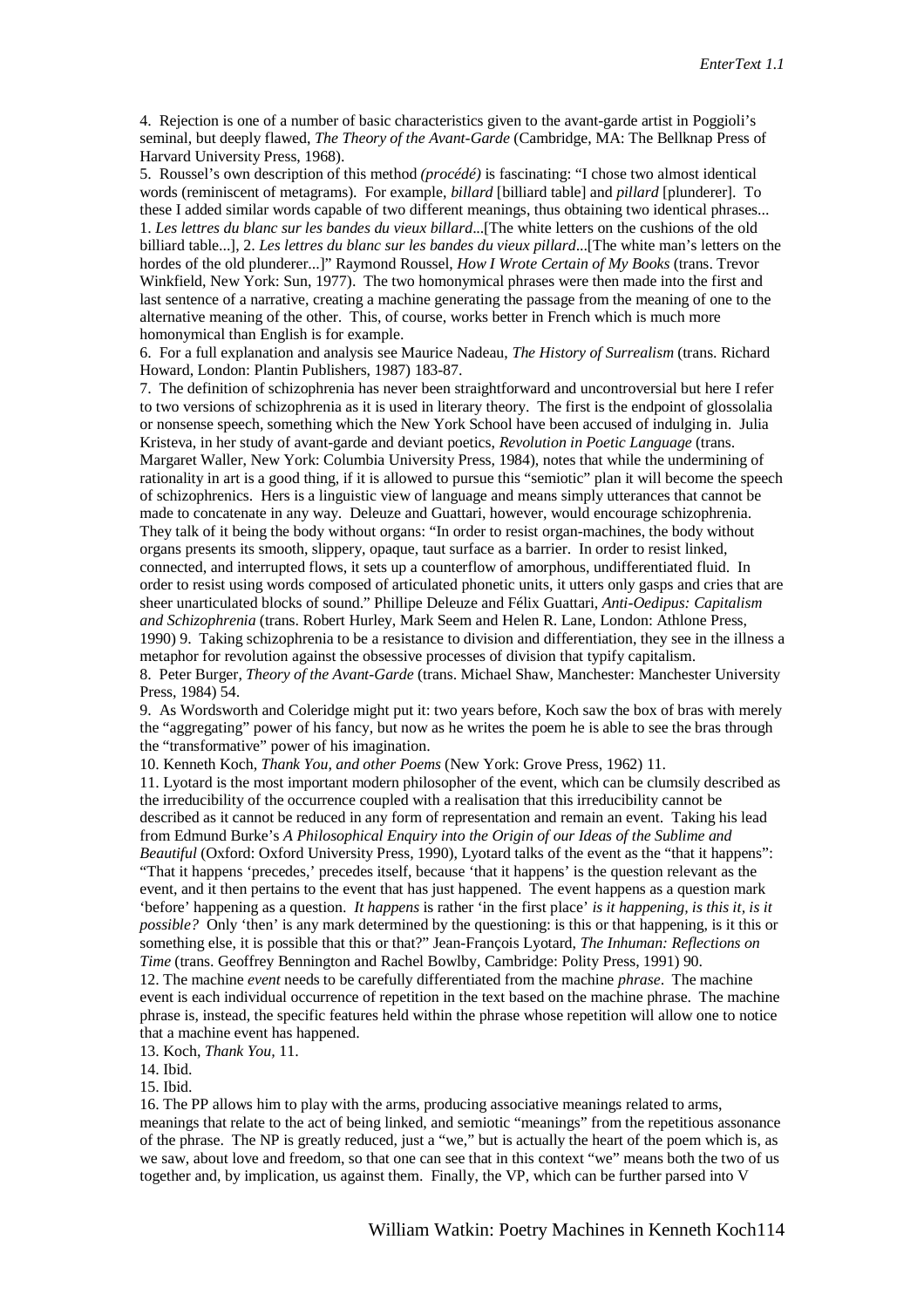(fled) NP (the brassiere factory), allows Koch to play around with the dynamism of the act of fleeing, while the NP part of the VP is further parsed into determiner (det) adjective (A) noun (N), (the brassiere factory), so that he can change the kind of factory for example.

17. Koch, *Thank You*, 11.

18. Ibid.

19. The "poetry base" also allies Koch with the classic division between the *bricoleur*, or odd-job man, and the engineer that was a formative statement of Levi-Strauss's development of structuralism. It is a small, but important, point to note, therefore, that while Koch makes poetry machines he is no engineer, because all of his machines are patched together out of bits of language left "lying" around his consciousness.

20. Of his recent collections, *One Train* (New York: Knopf, 1994) and *Straits* (New York: Knopf, 1998) are impressive in terms of contributions to the development of poetry as a mechanistic process. They contain examples of repetition of the same and repetition with difference found in earlier work, but, more importantly, they have many examples of repetition as a concept. In poems such as "One Train May Hide Another," "The First Step," "On Aesthetics," "My Olivetti Speaks," and "Artificial Intelligence," Koch manages to combine mechanistic composition with a sophisticated conceptual understanding of the mechanistic base of poetry. The poems, then, not only demonstrate poetry machines as a critique of traditional, non-deviant poetics, they also describe the critique.

21. This complex interaction is the subject of Deleuze's early, opaque work *Difference and Repetition* where he argues that every repetition contains difference as a mode of questioning philosophical, metaphysical mainstays such as identity, essence, and being. At one stage he states his position in the form of a question: "Does not the paradox of repetition lie in the fact that one can speak of repetition only by virtue of the change or difference that it introduces into the mind which contemplates it? By virtue of a difference that the mind draws from repetition?" Gilles Deleuze, *Difference and Repetition* (trans. Paul Patton, London: Athlone Press, 1997) 25. Earlier he expresses this through a useful analysis of rhyme as a form of repetition: "Take the example of rhyme: it is indeed verbal repetition, but repetition which includes the difference between two words and inscribes that difference at the heart of a poetic Idea, in a space which it determines. Nor does its meaning lie in marking equal intervals, but rather, as we see in a notion of strong rhyme, in putting tonal values in the service of tonic rhythm, and contributing to the independence of tonic rhythms from arithmetic rhythms" (Deleuze, *Difference,* 22).

22. Kenneth Koch, *The Art of Poetry: Poems, Parodies, Interviews, Essays, and Other Work* (Ann Arbor, MI: University of Michigan Press, 1996) 104-105.

23. Ibid., 155-56.

24. This is the subject of Giorgio Agamben's intriguing *The Man Without Content* where he argues that modern art has become "without content" and so has increasingly taken this lack of content as its content: "The extreme object-centeredness of contemporary art, through its holes, stains, slits, and nonpictorial materials, tends increasingly to identify the work of art with the non-artistic product" Giorgio Agamben, *The Man without Content* (trans. Daniel Heller-Roazen, Stanford, CA: Stanford University Press, 1999) 50. Koch is guilty of this, I believe, and it is significant that Agamben identifies Mallarmé as the source of this modern malaise. As art has lost its intrinsic sense of itself, it takes this loss of self as its new subject matter, allying art with all things that are not art because art itself is no longer art as well. Hence Koch's attempts to make poetry a language. It also suggests that there is melancholia or an aspect of mourning to all such art, which adds a provocative slant to Koch's avant-garde reduction of poetry to a machine. The machine trope would almost be a classical act of denial, a way of distracting the world from the sadness the avant-gardiste feels in relation to art's loss of itself within their own work. Could Koch's obsessive humour also be a kind of sad-clown syndrome?

25. Kenneth Koch, *Making Your Own Days*, 20.

26. Ibid.

27. For more on the argument that the Romantic ideology has come to dominate the modern idea of poetry see Paul de Man*, The Rhetoric of Romanticism* (New York: Columbia University Press, 1984), Geoffrey Hartman*, Wordsworth's Poetry: 1787-1814* (New Haven, CT: Yale University Press, 1964), David Simpson, *Irony and Authority in Romantic Poetry* (London: Macmillan, 1979), and Jerome McGann, *The Romantic Ideology* (Chicago: University of Chicago Press, 1983). Much of this work stems from Harold Bloom's conception that we are all Romantics. For an analysis of how the New York School undermines Bloom's imposition of Romantic aesthetics on modern poetry see the final two chapters of my own *In the Process of Poetry: The New York School and the Avant-Garde* (Lewisburg, PA: Bucknell University Press, 2000).

28. Koch, *Making Your Own Days*, 75-76.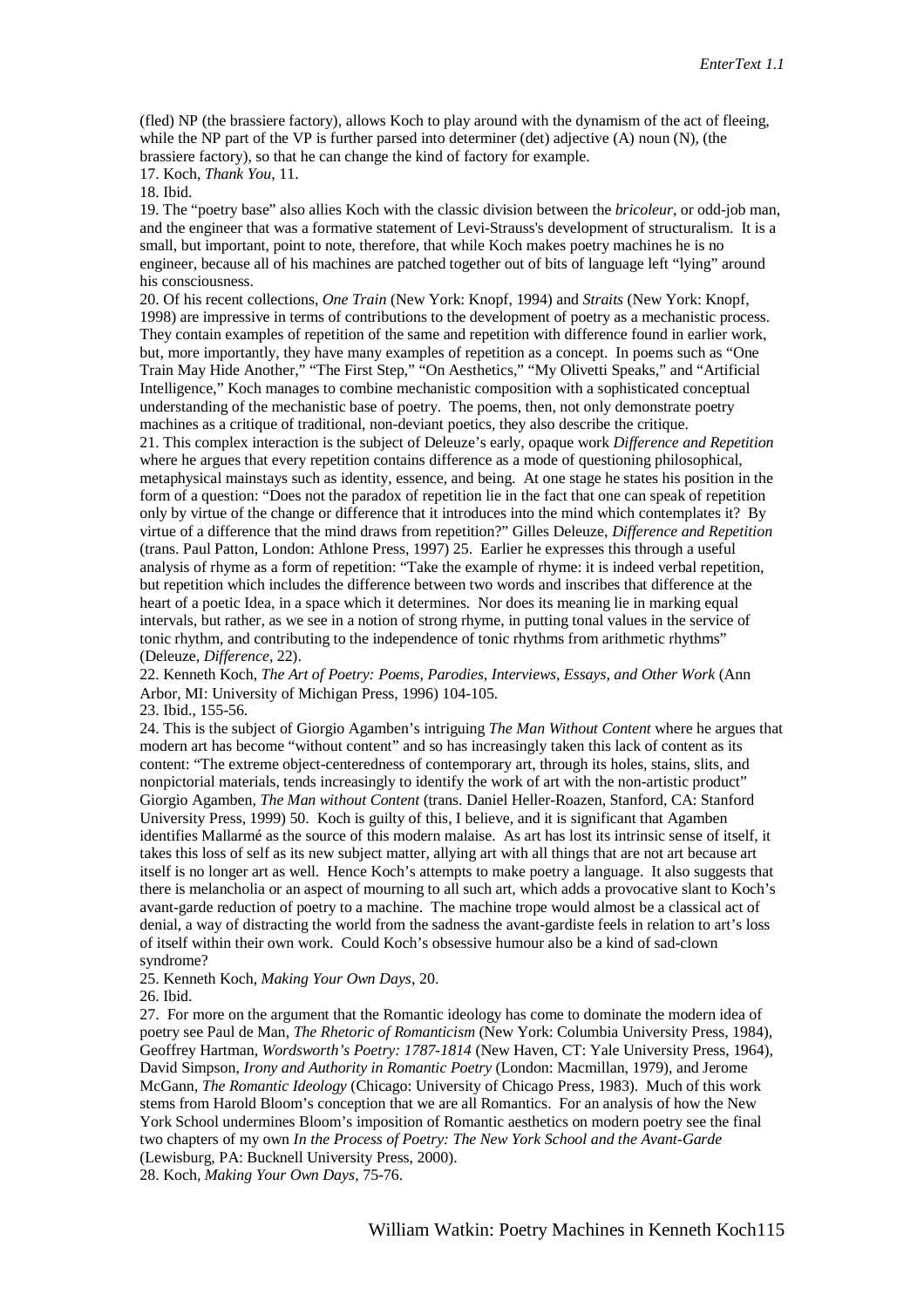29. Kenneth Koch, *When the Sun Tries to Go On* (Los Angeles: Black Sparrow Press, 1969) 8. There are similar examples scattered through the huge poem such as "Gorilla / Youth. Fable. Detective. Fur fur fur, fur / Midnight. (Ibid., 14). A more sophisticated development of repetition of the same can be seen in the following passage: "'Roistering hint glove task phone / 'ache' factory hoop device?' / Spot, 'kee,' sun. My hand of devoted hands / Babel sick, yowl earnest 'bee'-boat, seven, connote / 'Yoohoo' of a gray, bad 'bat' disk 'bat' boat key / Helen, Sue, loss, sea 'hoe' 'doe look' */* Of cancer. Yard! unbalanced…" (Ibid., 17). The machinery of the poem is referred to here, as it very often is throughout Koch's work, in the form of the factory hoop device which the rest of the passage reveals to be a device of endless repetition and variation. There are clear repetitions of the same here, Hand/hand, bat/bat, but there are also very clever repetitions of the same with sonic difference built in: 'kee,'/ 'bee,'/ –boat/ connote/ bad/ 'bat'/ 'bat'/ boat/ key/ Sue/ sea/ 'hoe'/ 'doe' and so on. This is a real advancement on the repetition of the same and yet it still is repetition of the same, revealing that even basic repetition can be presented in the form of fascinating variance.

30. Deleuze undermines the importance of repetition of the same by analysing the figure of a decorative pattern: "Consider…the repetition of a decorative motif: a figure is reproduced, while the concept remains absolutely identical….However, this is not how artists proceed in reality. They do not juxtapose instances of the figure, but rather each time combine an element of one instance with another element of a following instance. They introduce a disequilibrium into the dynamic process of construction, an instability, a disymmetry or gap of some kind which disappears only in the overall effect…it is not the elements of symmetry present which matter for artistic or natural causality, but those which are missing and are not in the cause; what matters is the possibility of the cause having less symmetry than the effect....For us, as the example of the decorative motif suggests, it is essential to break down the notion of causality in order to distinguish two types of repetition: one which concerns only the overall, abstract effect, and the other which concerns the acting cause. One is static repetition, the other is dynamic….One refers back to a single concept, which leaves only an external difference between the ordinary instances of a figure; the other is the repetition of an internal difference which it incorporates in each of its moments, and carries from one distinctive point to another" (Deleuze, *Difference,* 20).

31. Kenneth Koch, *The Pleasures of Peace, and other Poems* (New York: Grove Press, 1969) 11.

32. Ibid., 11-15.

33. Koch, *Thank You,* 39.

34. Ibid.

35. Ibid., 40.

36. Ibid., 41.

37. Ibid., 42.

38. Geoffrey Leech, *A Linguistic Guide to English Poetry* (London: Longman, 1969) 78.

39. Ibid.

40. Ibid., 78.

41. Ibid., 79.

42. Ibid., 61.

43. Ibid., 85.

44. As Traugott and Pratt point out, "meter is essentially a conventionalized type of stress pattern. Stress is a perceptual phenomenon, internalized by the child with the linguistic system. Meter, on the other hand, is an abstract construct imposed on language; it is learned separate from stress." Elizabeth Closs Traugott and Mary Louise Pratt, *Linguistics for Students of Literature* (New York: Harcourt Brace Jovanovich, 1980) 73.

45. Talking of human beings as desiring machines, they ask the question: "In what respect are desiringmachines really machines, in anything more than a metaphorical sense? A machine may be defined as a *system of interruption* or breaks. These breaks should in no way be considered as a separation from reality; rather, they operate along lines that vary according to whatever aspect of them we are considering. Every machine, in the first place, is related to a continual material flow (hylè) that it cuts into… The term hylè in fact designates the pure continuity that any sort of matter ideally possesses…" (Deleuze and Guattari, 36).

46. As Derrida asserts: "To write is to produce a mark that will constitute a kind of machine that is in turn productive, that my future disappearance in principle will not prevent from functioning and from yielding itself to, reading and rewriting." Jacques Derrida, *Margins of Philosophy* (trans. Alan Bass, Brighton: Harvester, 1982) 316.

47. For the layperson, the best description of this is by Stephen Pinker: "All speech is an illusion....In the speech sound wave, one word runs into the next seamlessly: there are no little silences between